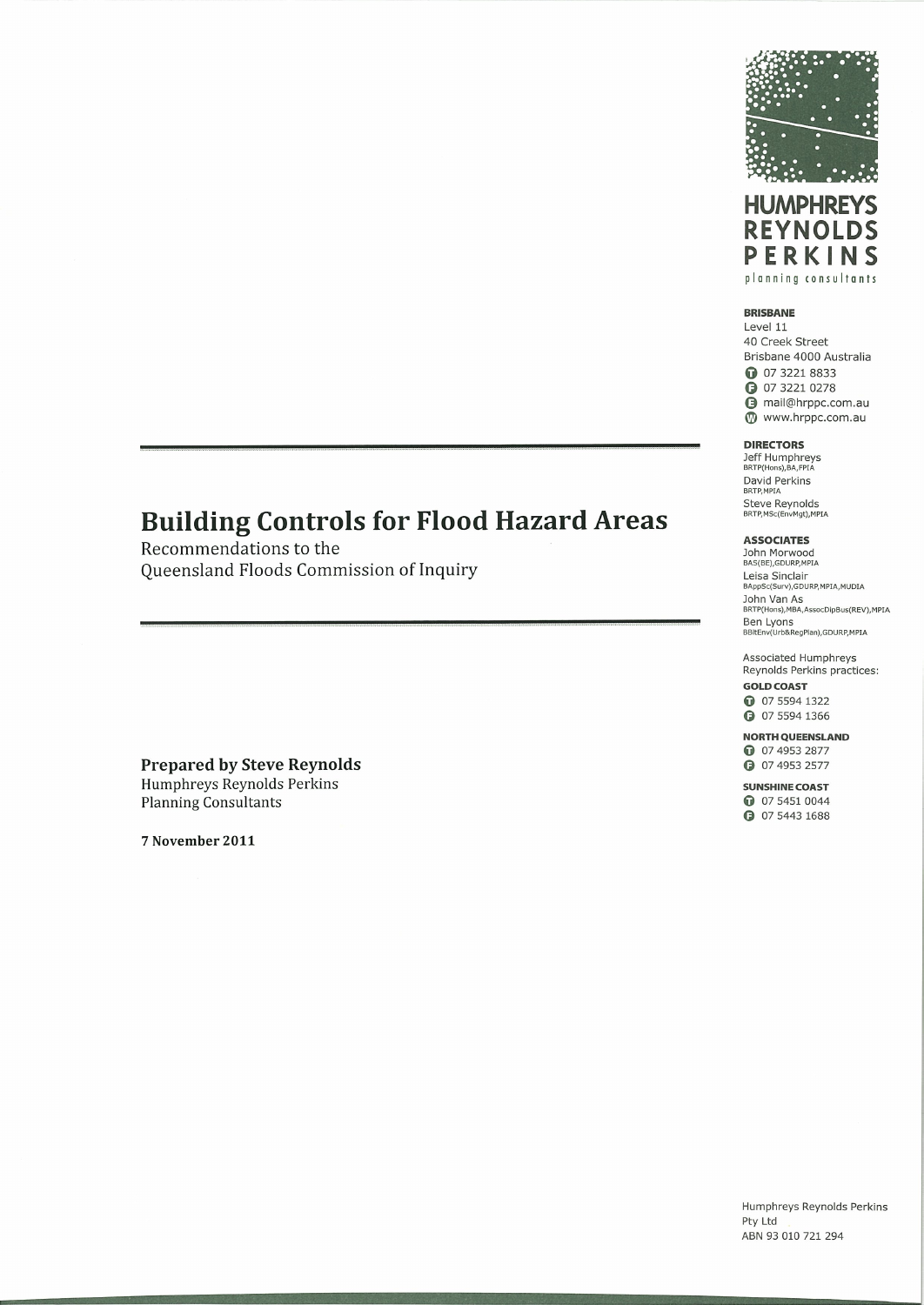#### **Disclaimer:**

This advice is based on my opinion of the town planning issues that arise from the statutory provisions relating to this matter. Comments and conclusions in or construed from this advice relating to matters of law are not to be relied upon. You should only rely upon the advice of your professional legal advisors with respect to matters of law.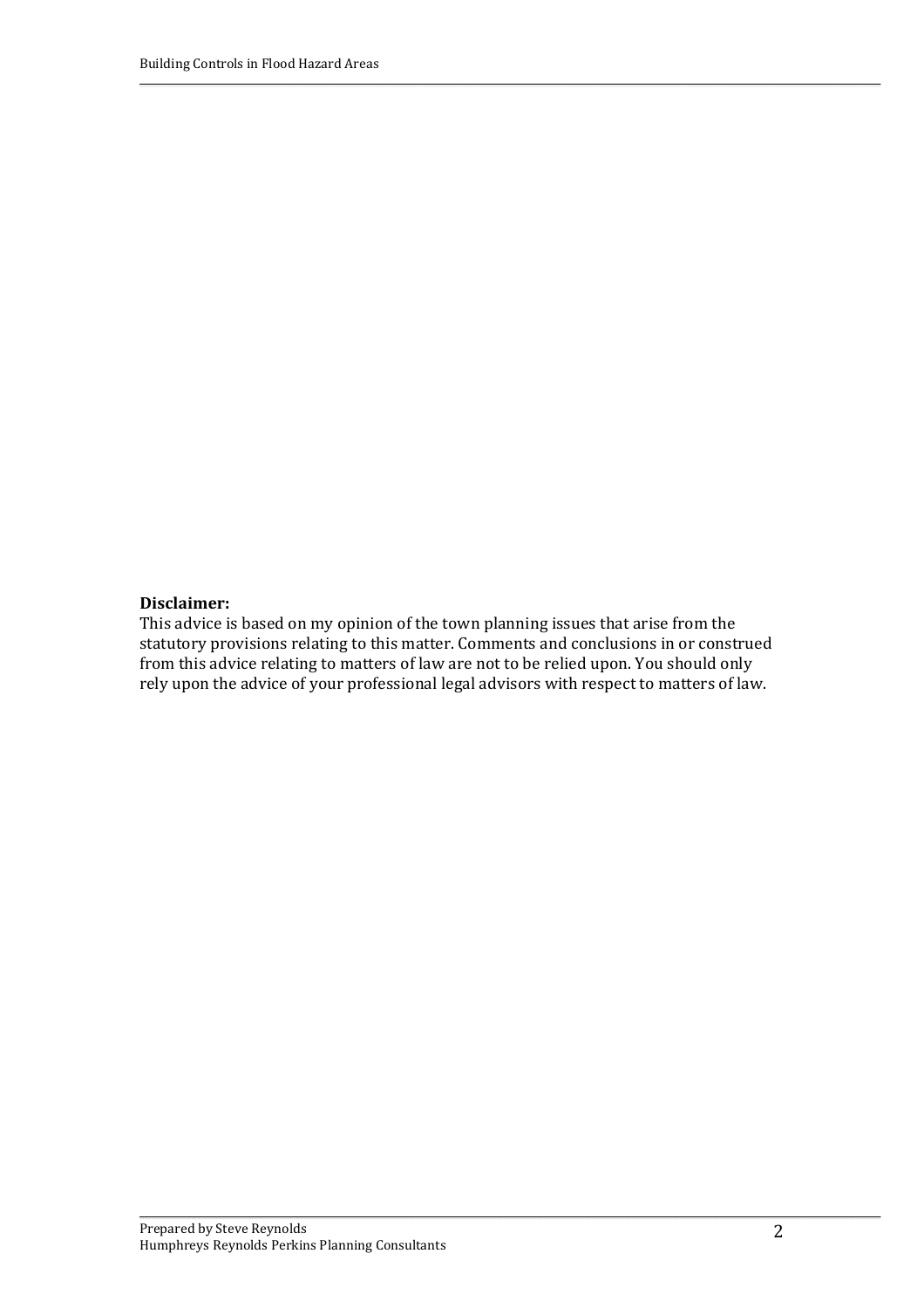# **Table of Contents**

#### **1.0 INTRODUCTION**

#### **2.0 QUESTION 1**

- 2.1 Introduction
- 2.2 Response

## **3.0 QUESTION 2**

- 3.1 Introduction
- 3.2 Response

## **4.0 QUESTION 3**

- 3.1 Introduction
- 3.2 Response

## **5.0 QUESTION 4**

- 3.1 Introduction
- 3.2 Response

### **6.0 QUESTION 5**

- 3.1 Introduction
- 3.2 Response

### **7.0 QUESTION 6**

- 3.1 Introduction
- 3.2 Response

### **8.0 CONCLUSION**

### **BIBLIOGRAPHY**

### **APPENDICES**

**Appendix A –** Curriculum Vitae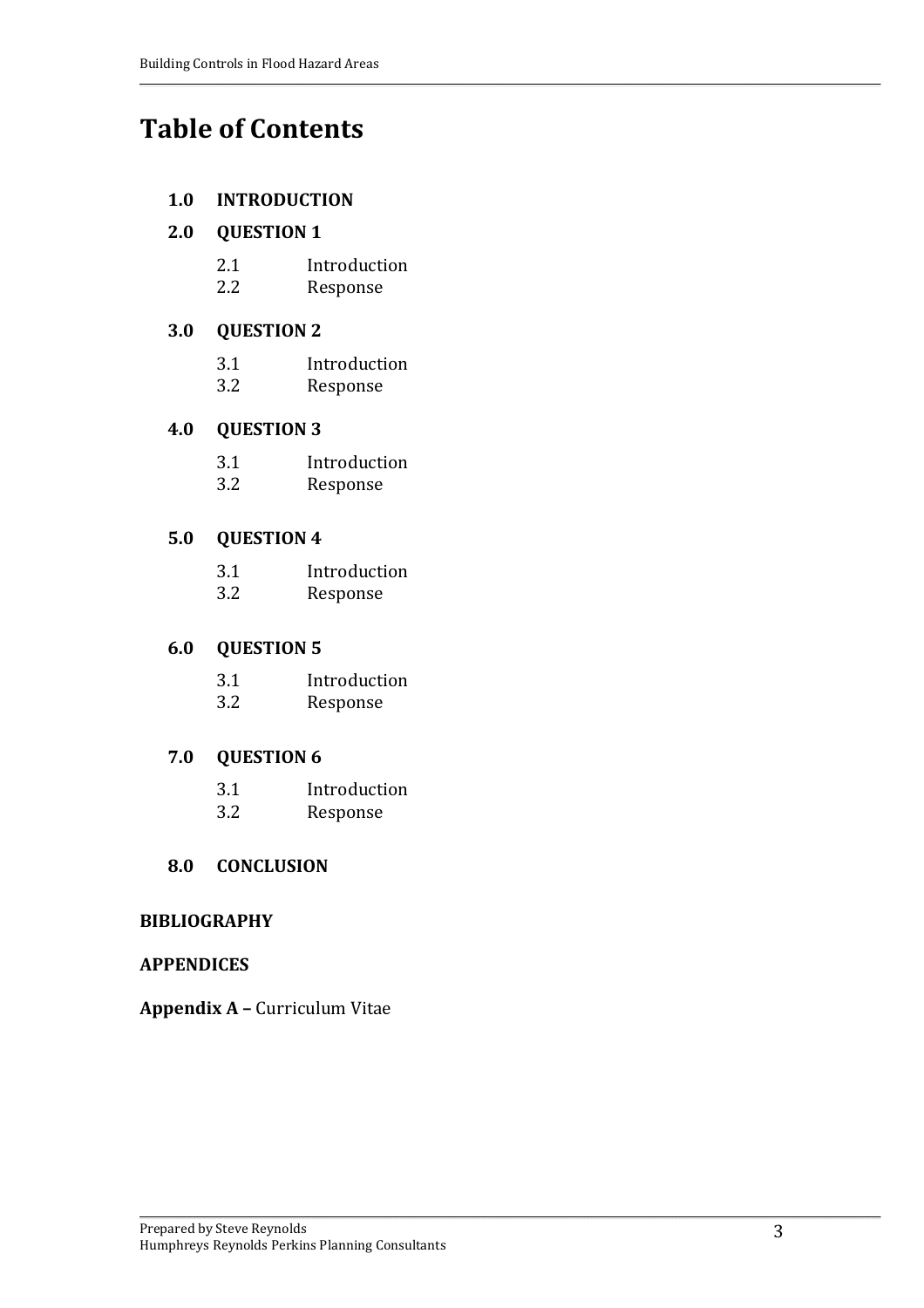### **1.0 INTRODUCTION**

- 1. This report responds to a request from the Queensland Floods Commission of Inquiry (QFCI) to address the following questions:
	- *1. "What are the advantages and disadvantages of incorporating building controls for flood hazard areas in:*
		- *a. the Building Code of Australia;*
		- *b. Australian Standards;*
		- *c. the Queensland Development Code;*
		- *d. local government planning schemes; and*
		- *e. any other type of regulatory document you consider relevant.*
	- *2. Through which document or documents identified in item 1 are building controls for flood hazard areas most effectively regulated?*
	- *3. Should the following building controls be made mandatory or nonmandatory requirements (please provide reasons):*
		- *a. the setting of a minimum freeboard for habitable floor levels;*
		- *b. the use of flood resilient building materials or design for flood hazard areas; and*
		- *c. essential services being located out of a flood hazard area.*
	- *4. Should there be building controls for commercial buildings? If so, please provide examples of what controls should be mandatory or nonmandatory. For example, should there be mandatory building controls relevant to the storage of chemicals or toxic substances in commercial buildings?*
	- *5. What are the advantages and disadvantages of Queensland adopting the Draft Standard prior to its inclusion in the Building Code of Australia and are you supportive of this early adoption?*
	- *6. Please provide any general commentary you may have in relation to the proposed Draft Standard."*
- 2. Each section of this report addresses one of these questions.
- 3. The issues raised by the questions are complex and relate to multiple jurisdictions and professional disciplines. The time to address these questions has been limited. Consequently, my opinions and recommendations ought to be treated as preliminary, not definitive. Where appropriate, I have clarified where more, or less, certainty applies.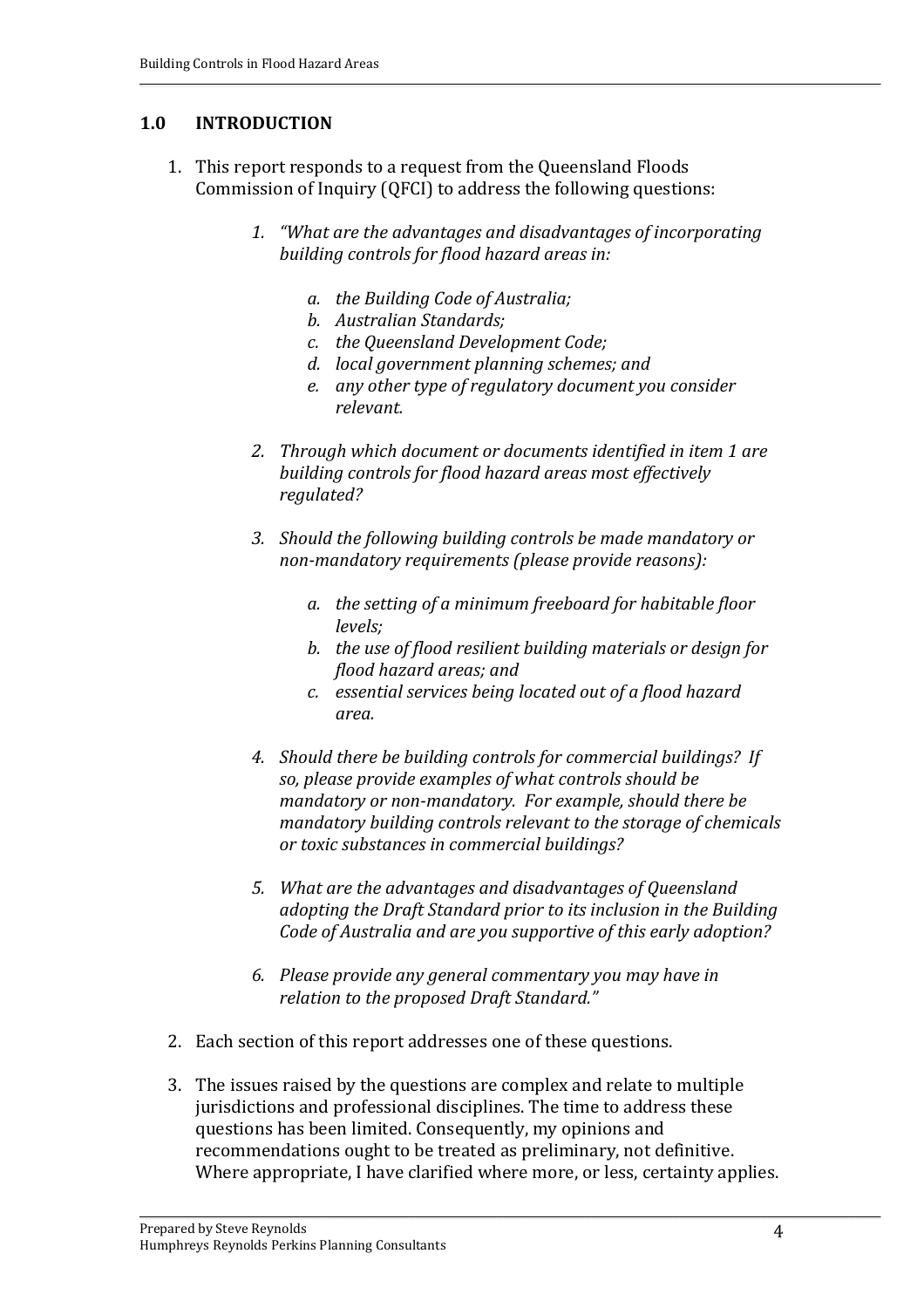#### **2.1 Introduction**

- 1. This section addresses Question 1:
	- *"1. What are the advantages and disadvantages of incorporating building controls for flood hazard areas in:*
		- *a. the Building Code of Australia;*
		- *b. Australian Standards;*
		- *c. the Queensland Development Code;*
		- *d. local government planning schemes; and*
		- *e. any other type of regulatory document you consider relevant."*

#### **2.2 Response**

- 2. The relative technical advantages of incorporating controls into the Building Code of Australia ('BCA') or the Australian Standards are beyond my expertise. I note Mr Brumby says<sup>1</sup> a Standard should contain the 'recipe' for doing something whilst the 'policy' should be in the building codes (controlled by governments). I generally agree with this proposition. The current draft standard for Construction of Buildings in Flood Hazard Areas ('Draft Standard') contains both elements, being performance solutions as well as methodologies for structural assessment (eg. formulas for hydrostatic and debris actions).
- 3. The advantage of the Queensland Development Code ('QDC') is to address building code matters unique to Queensland, which are not dealt with in the same manner in the BCA. This may be legitimate for certain flood control measures and might include bringing forward controls that may otherwise take more time to incorporate into the BCA.
- 4. I acknowledge there is fine line between building controls that aim to protect 'life' compared to 'property' (or aimed to protect 'community resilience', a term I prefer which was stated by Mr Brumby2). Whilst I think community resilience is mostly managed through the planning process (the planning scheme) by allocation of land use, there are some building aspects (eg. protection of services) which are clearly desirable for community resilience but which are squarely matters a building certifier could address via the building certification process. At present, it is questionable whether a planning scheme can address building services, having regard to current legislation.
- 5. The key planning questionwith regards to flood controls, is the appropriateness of containing controls in building codes, as opposed to a

<sup>1</sup>See Mr Brumby Transcript 28 September 2011 on page 3315 lines 20 to 30. 2See Mr Brumby Transcript 28 September 2011 on page 3341line 55.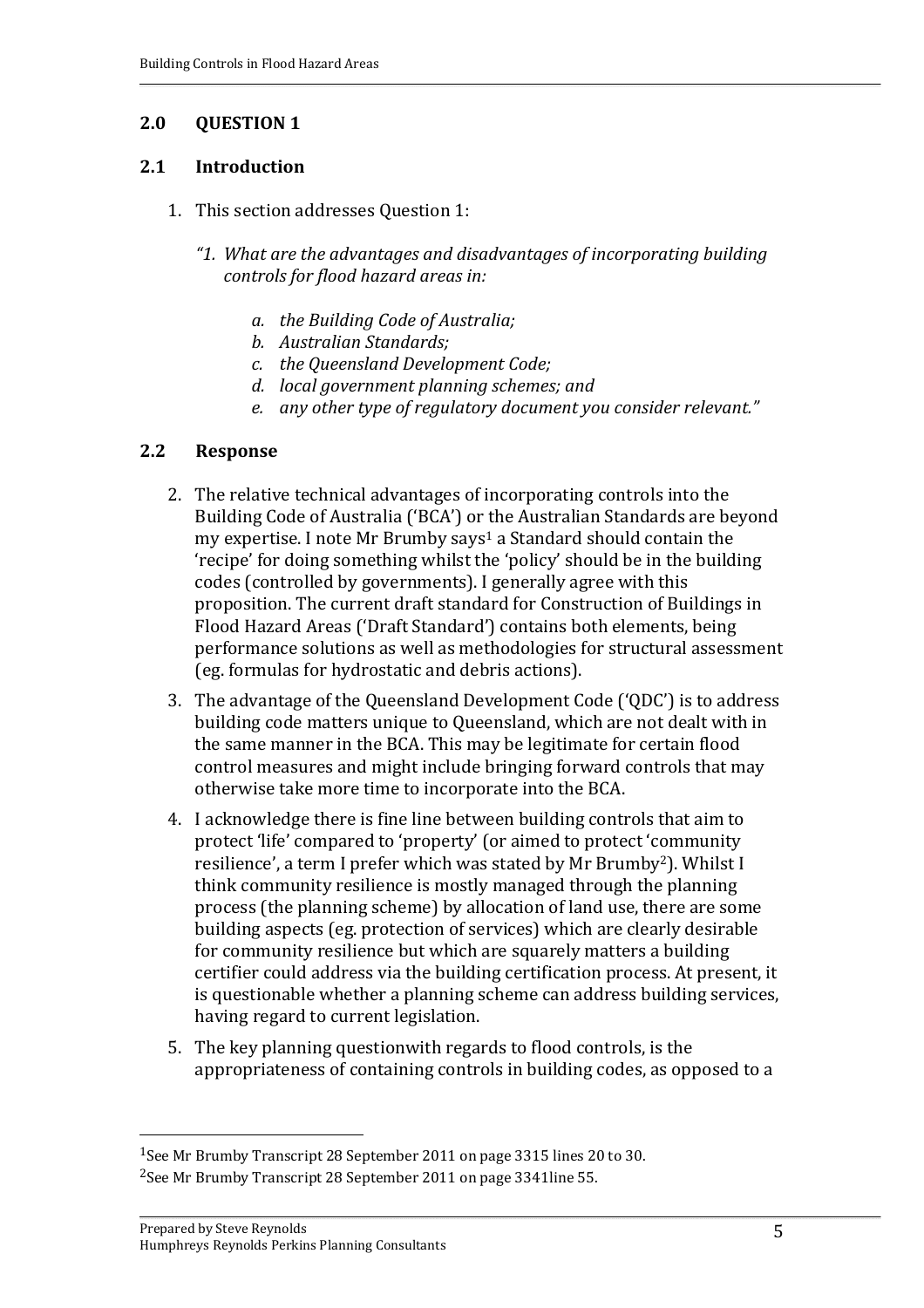planning scheme (including a Temporary Local Planning Instrument). A number of complex issues apply:

- a. the degree to which a planning scheme can regulate building work under current legislation – or ought to regulate building work if that legislation is amended;
- b. the degree to which it is appropriate to vest authority for certain decisions in the hands of private certifiers, as opposed to the local government planning authority (eg. certifiers determining 'reasonable' flood protection and/or choosing a local government as a referral agency);
- c. the practicality (useability) of locating building control matters in several places – within planning schemes and building codes (QDC; BCA and Draft Standard);
- d. the implications of compensation for injurious affection provisions under the *Sustainable Planning Act2009* ('SPA') on the ability for local government to change existing use rights, as opposed to those rights being altered via the building approval process;
- e. how existing planning approvals (for material change of use and/or preliminary building work) are affectedby building control measures in flood prone areas;
- f. how a lack of information about flooding (in planning schemes) affects the ability to practically implement building controls for flood prone areas;
- g. whether it is practical to require individual building work proponents to carry out independent flood investigations, having regard to cost implications;
- h. the need for consistency in controls across the State, compared to the desire for local government to have autonomy to manage particular matters;
- i. the impact of certain building controls for flood management (eg. floor levels; building placement; building design) upon amenity considerations that raise planning issues (eg. streetscape; heritage; overlooking); and
- j. the utility of providing flood control provisions in a State Planning Policy (SPP), Temporary State Planning Policy (TSPP); State Regulatory Provision (SRP) or the Queensland Planning Provisions (QPP).
- 6. The resolution of these competing and complex considerations is beyond the scope of this paper. However, I can provide the following observations.
- 7. Issue (a) raises legal questions beyond my expertise. If the law does (or is changed) to facilitate building matters controlled under planning schemes, the issue becomes one of system efficiency. In my view, unless there are likely to be adverse planning consequences, building matters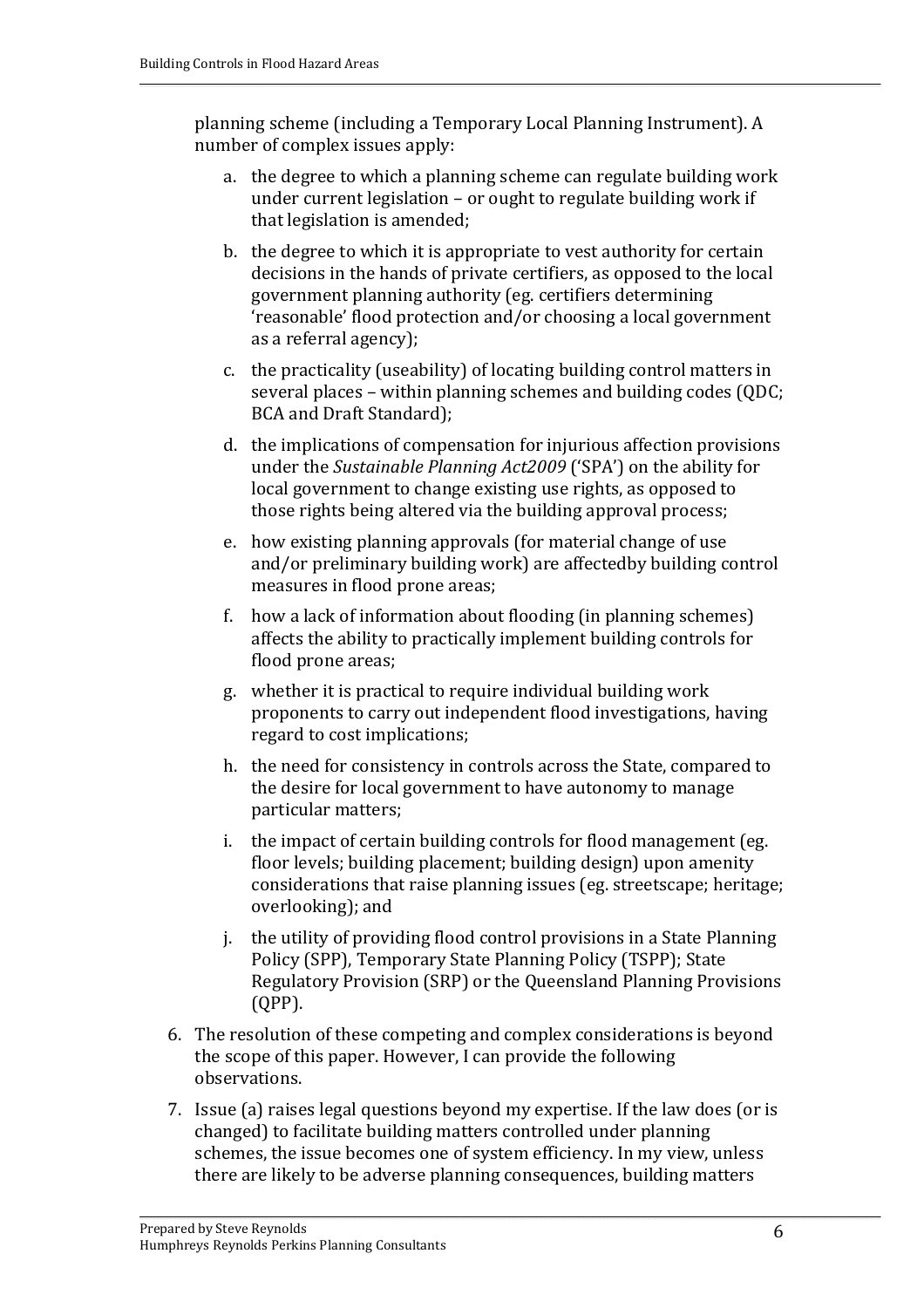ought to be contained within building codes for private certifiers to process. This is to maximise the efficiency of the planning system. However, there are likely to be building matters with likely adverse planning consequences, such as the kind referenced in issue (i). Another consideration is the earlier discussion on community resilience (protection of property). If the building codes are to deal only with matters of life protection, then other building matters relevant to community resilience must fall within the planning scheme. This might include the protection of service infrastructure in commercial buildings (to facilitate post flood recovery). In this case, building code matters will be split squarely between the building codes and the planning scheme, leading to the potential for some confusion (refer issue (c)).

- 8. Issue (b) is a mechanical consideration relevant to how building codes are drafted. At present, the draft QDC provisions for flooding provide, in my view, too much autonomy for private certifiers. As I understand the current draft, certifiers have the autonomy to determine whether flood protection measures are 'reasonable', which is too flexible and likely to lead to inequitable application and inconsistency throughout the State. Further, certifiers appear to be able to elect whether local government is a Referral Agency for an application, which would have similar consequences. If a local government is not a Referral Agency, they may not have an opportunity to consider amenity considerations such as those in issue (i). For example, a comprehensive flood report might satisfy the certifier, negating the need for the referral, but causing amenity impacts.
- 9. Issue (c) is of limited concern, when development requires a prior development application assessable against the planning scheme. In those cases, conditions of approval are available to the certifier (which might include relevant building matters), prior to the lodgement of the building application. This commonly occurs<sup>3</sup>. Issue  $(c)$  is of some concern for selfassessable development, as additional building control measures in a planning scheme may trigger a planning application in addition to a building application, leading to process inefficiencies.
- 10. Issue (d) arises because SPA limits compensation for planning controls imposed due to natural processes (including flooding), but it is a limited exclusion as it does not apply if conditions on development could have significantly reduced the risk instead. This has some affect upon local governments resolve in changing land use rights in flood prone areas. In contrast, building controls in building codes, which might have a similar practical effect, may not give rise to compensation. The implication is that some local governments may support stronger building controls for this reason only, whereas others may not as they have less compensation exposure. This issue needs further investigation, consultation and potentially legislative reform.

<sup>&</sup>lt;sup>3</sup> Note: Ipswich City Council has recently introduced a TLPI which requires all dwelling houses in flood prone areas to require code assessment against the planning scheme. This facilitates the imposition of conditions relating to flood impacts, prior to building certification.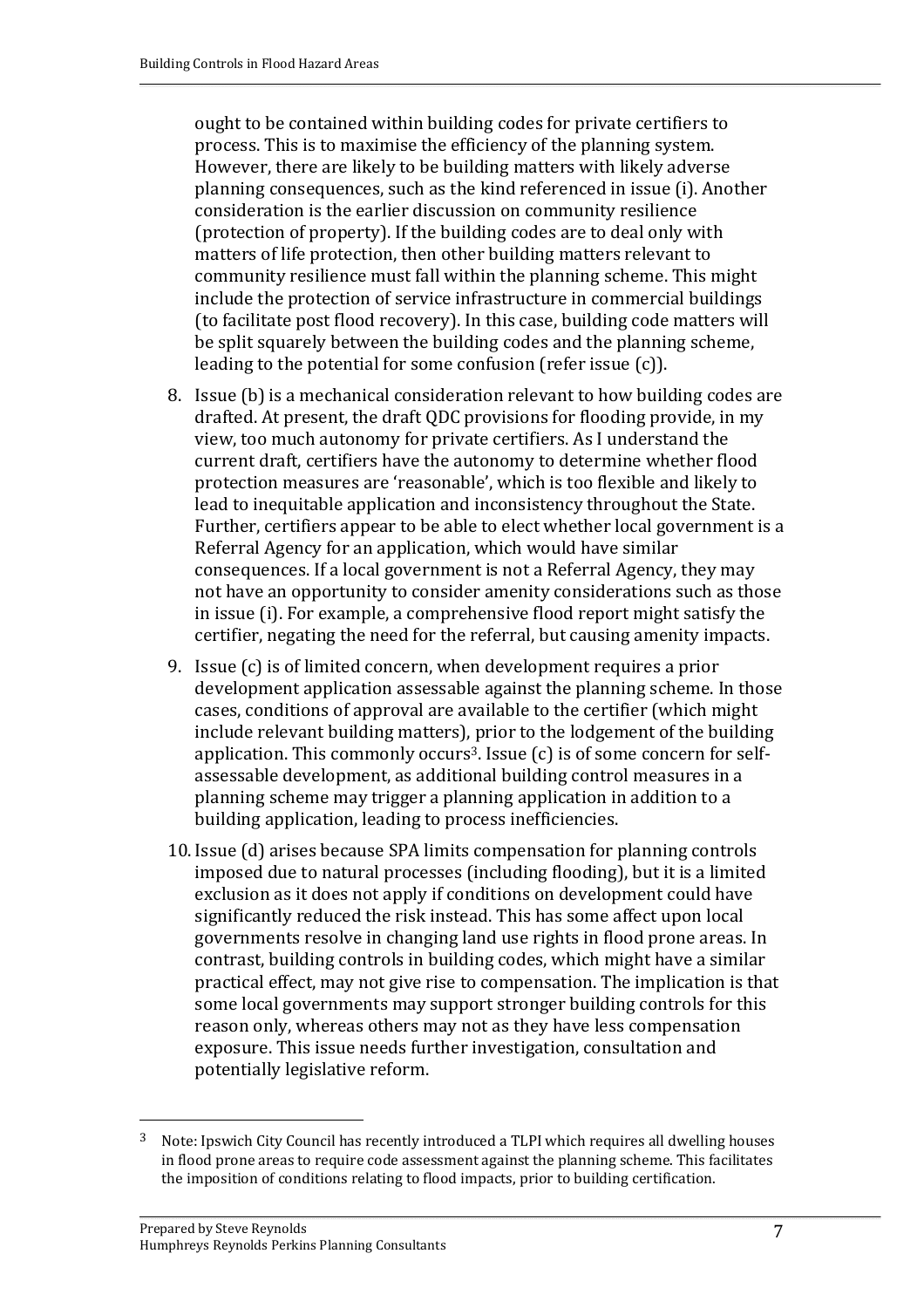- 11. Issue (e) is a practical consideration. For example, a local government may have imposed specific amenity conditions on an approval, which when building approval is sought is subject to new QDC flood controls. Those controls may directly conflict with the conditions of approval. Which has precedence? Is the approval invalidated? Other examples will raise different issues.
- 12. Issue (f) is central to the current QDC and Draft Standard proposals. Put simply, there is such a lack of information and consistency of information in Queensland, that the draft QDC and Draft Standard are unlikely to have broad utility. Rather, they are likely to impose requirements that are unworkable, when combined with the existing mapping triggers in many local government areas. In those cases, I would expect local government to opt out of the controls. The irony, is that a few larger local governments will be likely to have the available information to trigger the provisions, but will also be the most reluctant to accept external control by private certification. Many local governments map flood extent, but not depth. Very few local governments in Queensland have flood hazard mapping and where it exists, it is unlikely to relate to the velocity limits proposed in the Draft Standard (and draft QDC).
- 13. Issue (g) is related to (f) above. Where there is insufficient information on flood location; depth and velocity (which will be most of Queensland), the Draft Standard (and QDC) requires site specific flood analysis. This is impractical for all but the largest of projects. The costs would simply be too prohibitive. In most cases, it would be cheaper to accept the increased build cost to flood proof a building, than to carry out the study. However, it is not clear from the Draft Standard (or QDC) what level of flood proofing might be the default requirement (in the absence of a study). In either case, the increased cost on construction needs to be considered, in terms of balancing affordability; life protection and community resilience.
- 14. Issue (h) recognises that consistency in terminology and application of provisions is desirable. For example, multiple local government provisions requiring slightly different services protection is inefficient and can lead to confusion and error. One common provision is clearly more appropriate. However, there will be control issues that a local government wishes to apply a local solution. This may be appropriate and desirable. It is also desirable to identify, for all Queensland local governments, what those local control issues should be and to recognise only those issues in the legislative mechanisms.
- 15. Issue (i) is critical to the broader issues discussed above. It is the impact of flood controls upon planning considerations, such as amenity, that lead to the strongest resistance by local government to building control by private certification. The issues are legitimate and ought to be the subject of broad consultation and consideration. There may be mechanisms that can be applied (such as triggers for floor heights or heritage listings), that can assist to address some of these considerations. It is likely some local governments will have more concern about such matters than others (due to local circumstances; community expectations or available resources).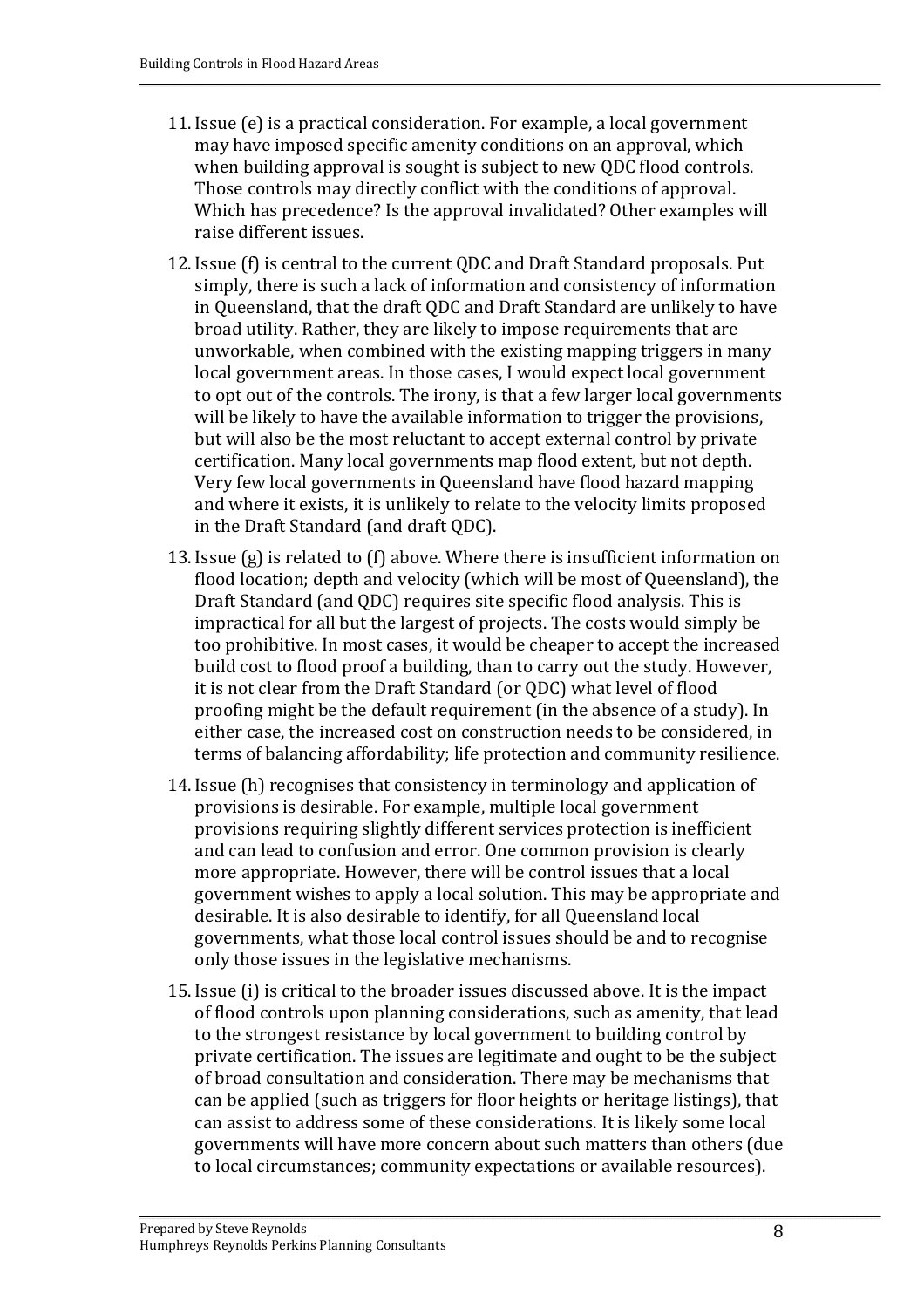Therefore, the solution should be flexible to enable a local government to opt in or out of local planning control over building matters in flood prone areas.

16. Issue (j) is relevant to implementation. Once it is determined which building control matters should be have any planning influence, it will be necessary to determine the appropriate implementation method. SPP's and TSPP's offer limited scope. They can directly influence the content of a new planning scheme and provide matters for assessment, but not a regulatory control mechanism. They can set in place a 'fast track' method to amend a planning scheme (as a 'minor amendment') to include a regulatory mechanism, such as the current draft TSPP 2/11. A State Regulatory Provision could be of assistance, to set in place common provisions for those flood control matters that have a planning dimension. Local circumstances could be incorporated by enabling local government to identify localities or limits to apply to set provisions. Similarly, the QPP could achieve the same outcome with similar provisions – but will take time to be implemented as it only affects new planning schemes.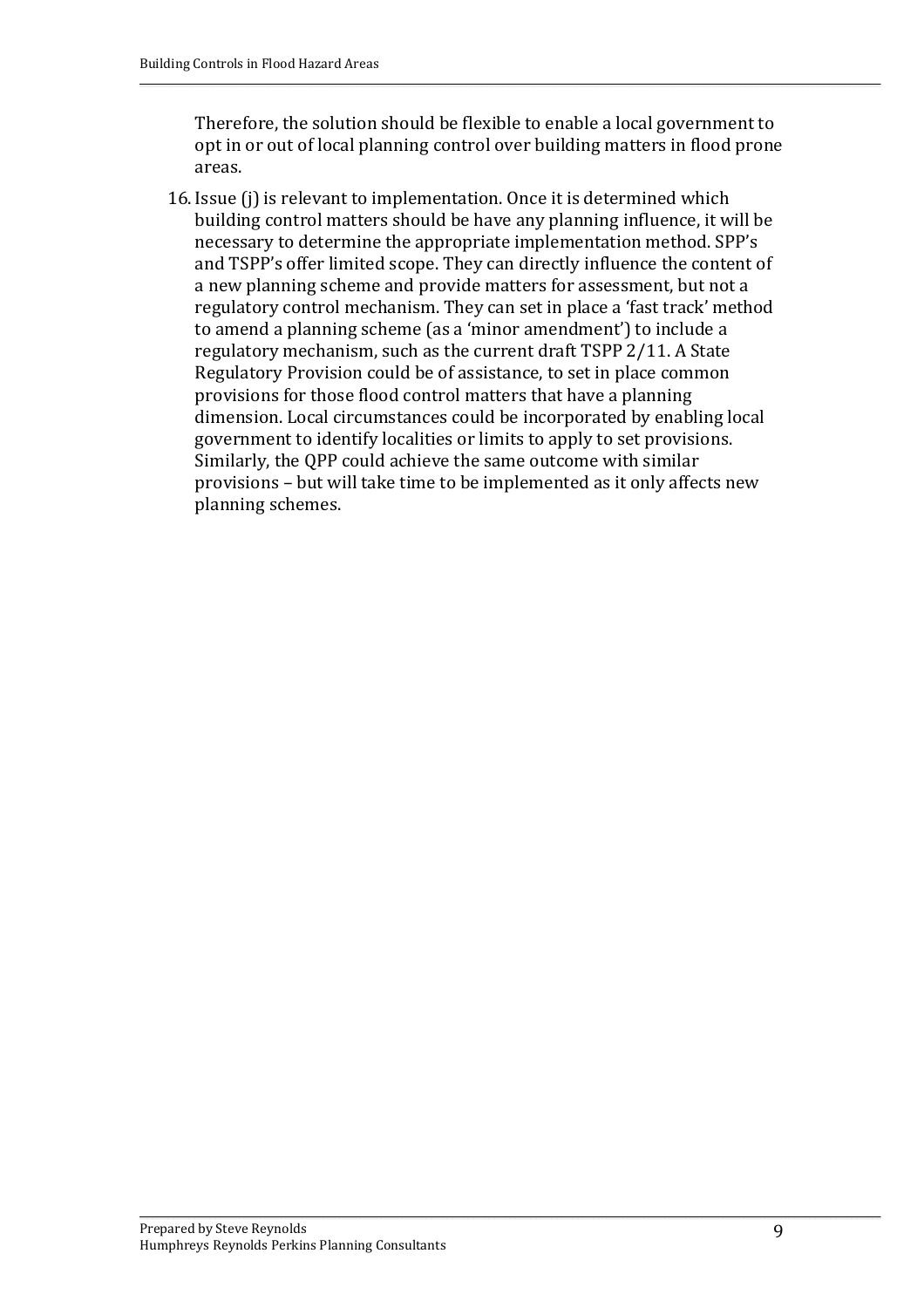#### **3.1 Introduction**

- 17. This section addresses Question 2:
	- *"2. Through which document or documents identified in item 1 are building controls for flood hazard areas most effectively regulated?"*

#### **3.2 Response**

- 18. I have provided some comments with respect to this question in my answers to question 1. Generally, building controls for flood hazard are likely to be most effectively regulated in different documents. It is unlikely one document will achieve the required effectiveness.
- 19. I cannot answer this question directly, given the lack of time for consultation and analysis available to me. What is required is a process to determine, for each building control:
	- a. whether the control should be subject to local government planning influence and if so, whether that influence should be optional?
	- b. whether the control should be mandatoryand if so, under what conditions?
	- c. whether the control relates to the protection of life or is focussed primarily on community resilience?
	- d. to what type of development should the control apply (eg. commercial)?
	- e. how onerous is the building control compared to how accurate is the trigger (eg. map) that gives the control effect; and
	- f. in which instrument the control ought to reside?
- 20. The building controls which are applicable may be broadly summarised as those which seek to control:
	- a. floor levels;
	- b. materials;
	- c. services;
	- d. structural integrity;
	- e. fill levels;
	- f. drainage outlets; and
	- g. emergency egress.
- 21. The last question (e) will only be clear once the previous questions have been answered. The process requires consultation with local government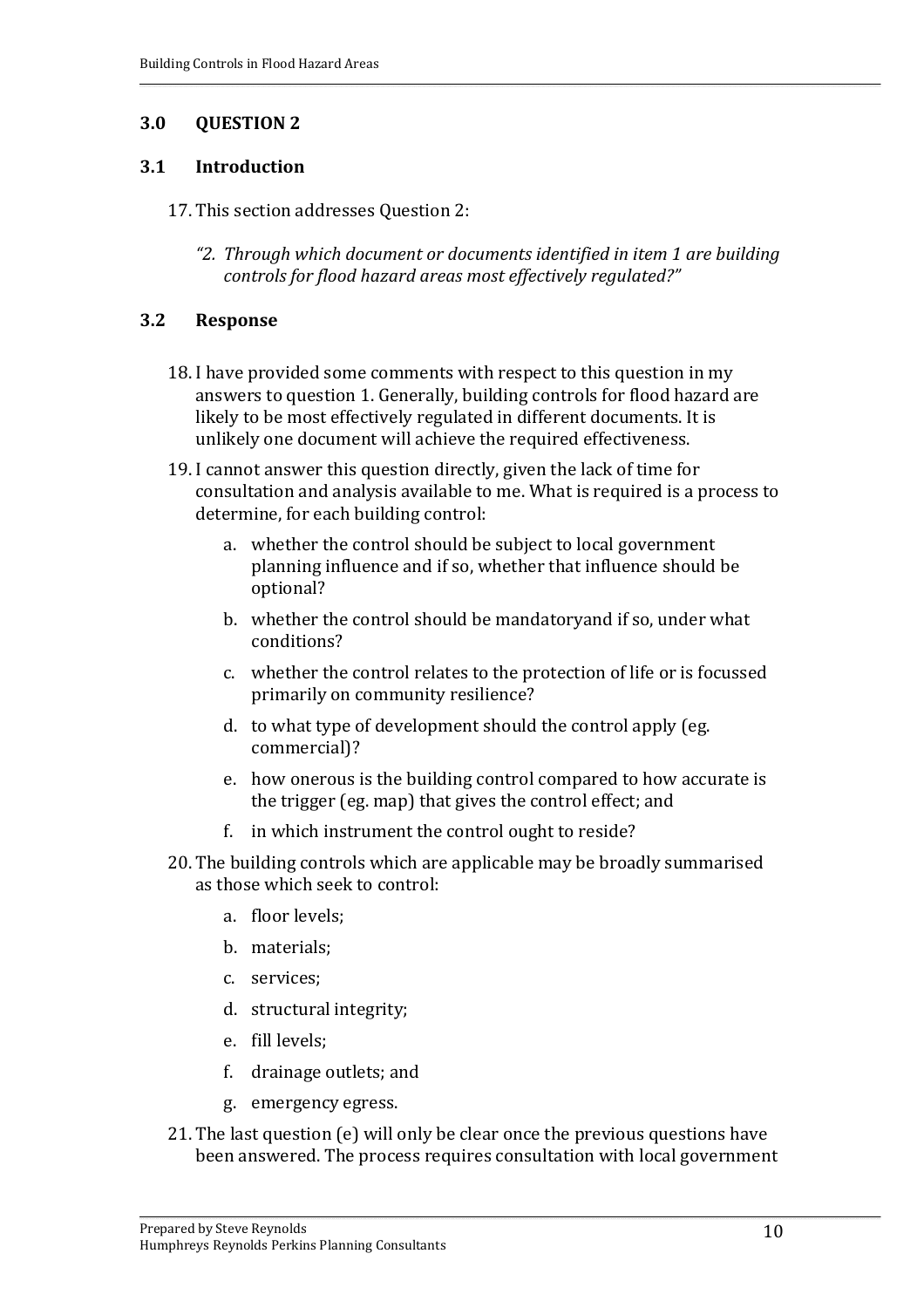and building services authorities, within a legal context. Once the overall position is better understood, it is likely that some compromises may be necessary to ensure efficiency of the overall system. Again, such trade‐offs will not be known until the whole is better understood .

- 22. I do not believe, on the information available to me, that such information has been determined to the degree necessary to make decisions at this time.
- 23. I have the following comments on each document identified in question 1:

#### The Building Code of Australia

24. It is appropriate for the BCA to be the default location for building controls for flood management, unless a variation or different State of local requirement is necessary (which ought to then default to one of the documents below).Generally, I agree with Mr Brumby4 where he says it is *'always considered preferable to incorporate building matters into State or national building regulations wherever possible'* to promote a consistent approach, utilise the expertise of building certifiers and avoid duplication of process.

Australian Standards

25. It is appropriate for the Draft Standard to contain methodologies underpinning building controls in other documents. I question whether it should includematters of building control policy, as it does currently.

Queensland Development Code

- 26. It is appropriate for the QDC to contain urgent building controls that may otherwise take more time to come into force in the BCA (when they come into force the QDC provisions should be withdrawn).
- 27. It is also appropriate for the QDC to contain State relevant building controls which supplement the BCA or which rely on local government decisions to take effect. Until the future BCA content is known, it is unclear the extent to which QDC provisions will be necessary at that time.

Local Government Planning Schemes

- 28. It is appropriate for planning schemes to identify planning circumstances upon which standard building controls ought to be varied. These might relate to amenity considerations; the accuracy of the mapping that triggers the control or the resources available to the local government.
- 29. The most likely candidate building controls for local government planning influence include:
	- a. floor levels;
	- b. materials; and
	- c. fill levels.

<sup>4</sup>see QFCI Statement of Glen Thomas Brumby para 52.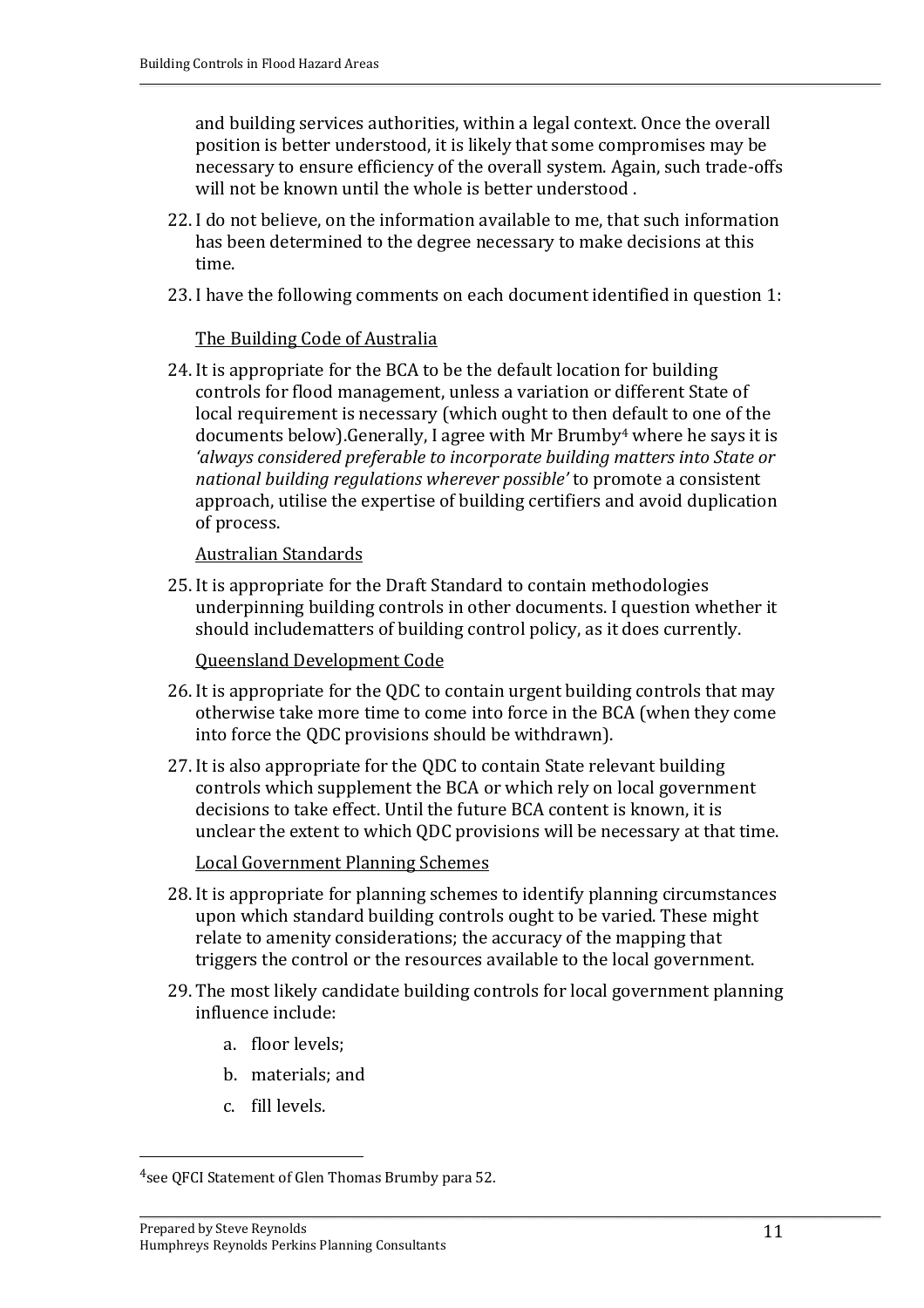#### State Planning Policies (and TSPP's)

- 30. The provisions of the SPP (and any TSPP) need to be synchronised with the final building control system, as well as best practice for land use control within flood prone areas. I have prepared a separate paper regarding Flood Mapping in Queensland Planning Schemes that recommends an approach for consideration in a revised SPP 1/03.
- 31. SPP's can also include guidance for local government (to facilitate common approaches to flood management across the State) as well as facilitate more rapid inclusion of flood mechanisms (and mapping) in planning schemes.

#### State Regulatory Provisions

- 32. SRP's may be appropriate to operate in conjunction with the QDC (or BCA) to facilitate appropriate local government planning influence. A standard State‐wide approach to planning matters might assist to address standard planning controls for building matters, in relation to:
	- a. the wide discrepancy in mapping flood prone areas in Queensland (by assisting to define where building controls apply); and
	- b. standard provisions for the consideration of amenity applicable to building control matters.

Queensland Planning Provisions

- 33. The QPP can contain the same provisions as the SRP's, given it only applies to future planning schemes and not existing planning schemes.
- 34. In addition, the QPP is can contain mandatory and non‐mandatory provisions and statements for flood prone areas generally, which need to be coordinated with any amended SPP 1/03.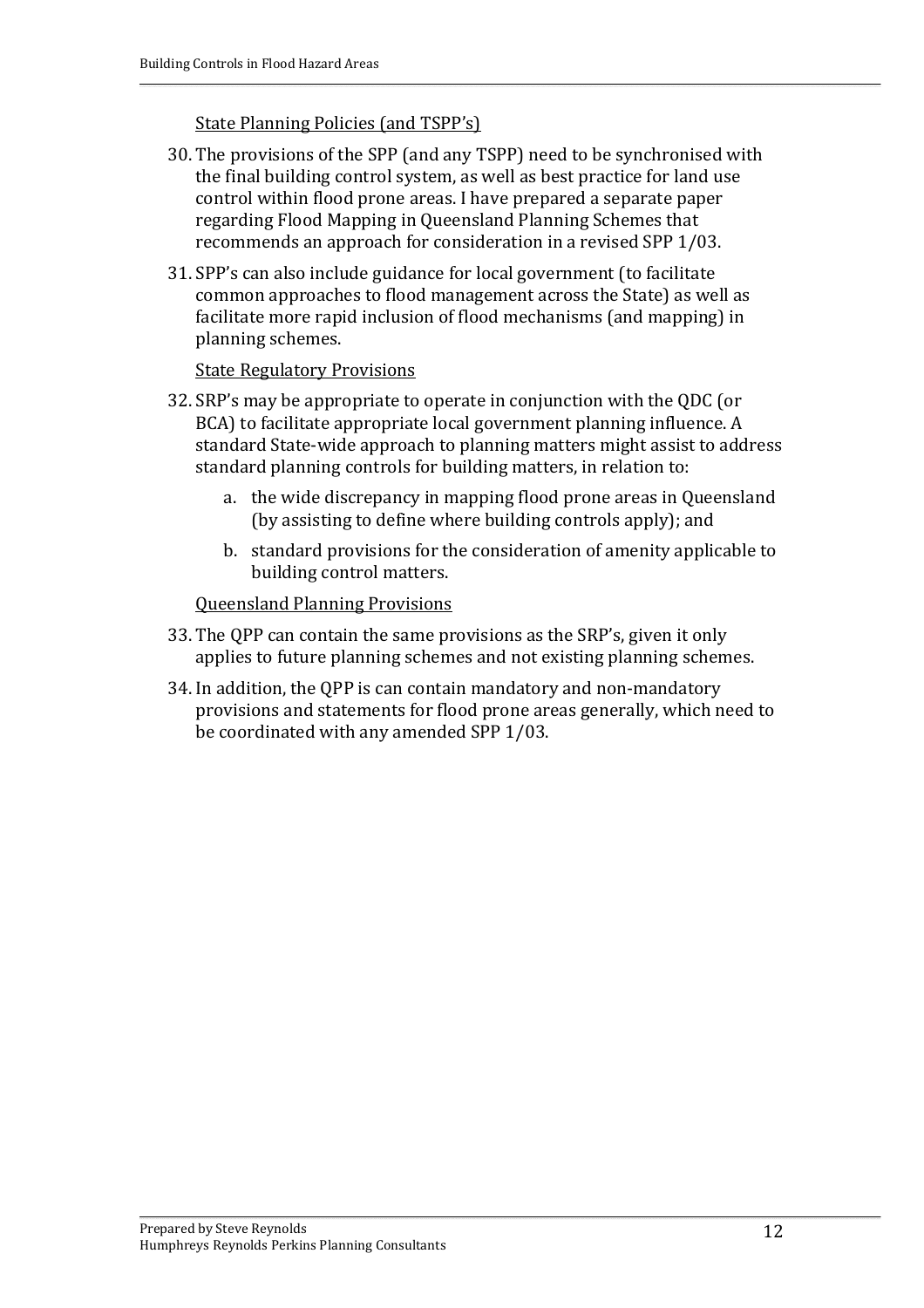#### **4.1 Introduction**

- 35. This section addresses Question 3:
	- *"3. Should the following building controls be made mandatory or nonmandatory requirements (please provide reasons):*
		- *a. the setting of a minimum freeboard for habitable floor levels;*
		- *b. the use of flood resilient building materials or design for flood hazard areas; and*
		- *c. essential services being located out of a flood hazard area."*

### **4.2 Response**

- 36. In my opinion, minimum freeboard ought to apply as a standardised mandatory requirement across Queensland, with the level able to be varied at the discretion of the local government for planning reasons. This discretion is necessary to maintain amenity or to protect heritage buildings and precincts. Whilst many local governments will identify locations where discretion is appropriate, others will not.
- 37. In my opinion, flood resilient materials ought not apply as a standardised mandatory requirement across Queensland, because of the lack of information available to implement such a requirement. Where information is available, it may be suitable for a local government to elect to require such controls at their discretion. In such cases, some variation of standard materials may be appropriate, for example to protect the integrity of heritage buildings or character precincts.
- 38. In my opinion, essential service locations ought to be capable of standardised mandatory application across Queensland.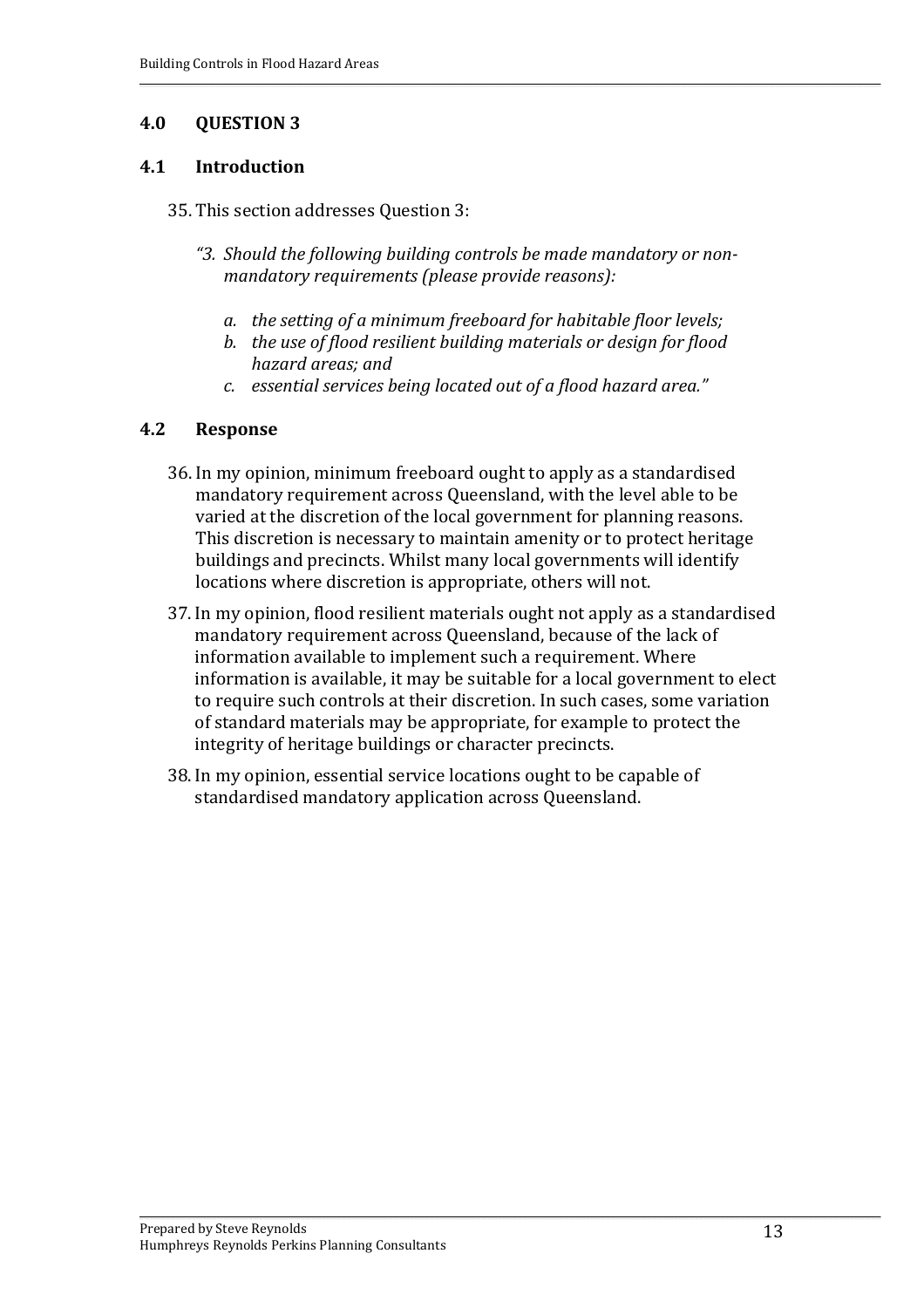#### **5.1 Introduction**

- 39. This section addresses Question 4:
	- *"4. Should there be building controls for commercial buildings? If so, please provide examples of what controls should be mandatory or nonmandatory. For example, should there be mandatory building controls relevant to the storage of chemicals or toxic substances in commercial buildings?"*

### **5.2 Response**

- 40. In my opinion, commercial building give rise to the following flooding considerations:
	- a. capacity to recover post‐flood (relevant to community resilience);
	- b. storage of chemicals or toxic substances;
	- c. affect upon flood dynamics (altering flood conditions upstream or downstream);
	- d. flood damage to the building; and
	- e. emergency access considerations.
- 41. Item (a) is important for the economic bases of local government areas. A key component is the location and design of mechanical/electrical services and drainage outlets. These are reasonable mandatory building controls for commercial buildings.
- 42. Item (b) is important to the environmental bases of local government areas. It is reasonable to control the storage of such substances; however, there exists an overlap with environmental regulation (eg. ERA's for storage of chemicals or toxic substances). Building plans may not specify the location of such substances. Further consideration needs to be given to the best means toavoid duplication and ensure adequate control.
- 43. Item (c) is a matter relevant when a planning application is required, for assessment against the planning scheme, because it can relate to the fundamentals of whether a use is appropriate for a parcel of land. For self‐ assessable (as‐of‐right) development it is not reasonably applicable. Item (c) is not appropriate for building controls (it is a planning matter).
- 44. Item (d) is not a critical consideration for building control of commercial buildings. Commercial proponents are capable of making their own judgements on flood integrity based on investment longevity; sustainability and insurance considerations.
- 45. Item (e) is not as relevant for commercial premises as to residential premises, due to the shorter lead‐time to evacuate and the non‐habitable character of the buildings (no‐one sleeps there). However, it is a planning consideration whether there ought to be a flood emergency management plan in place, if significant numbers of people are involved or wider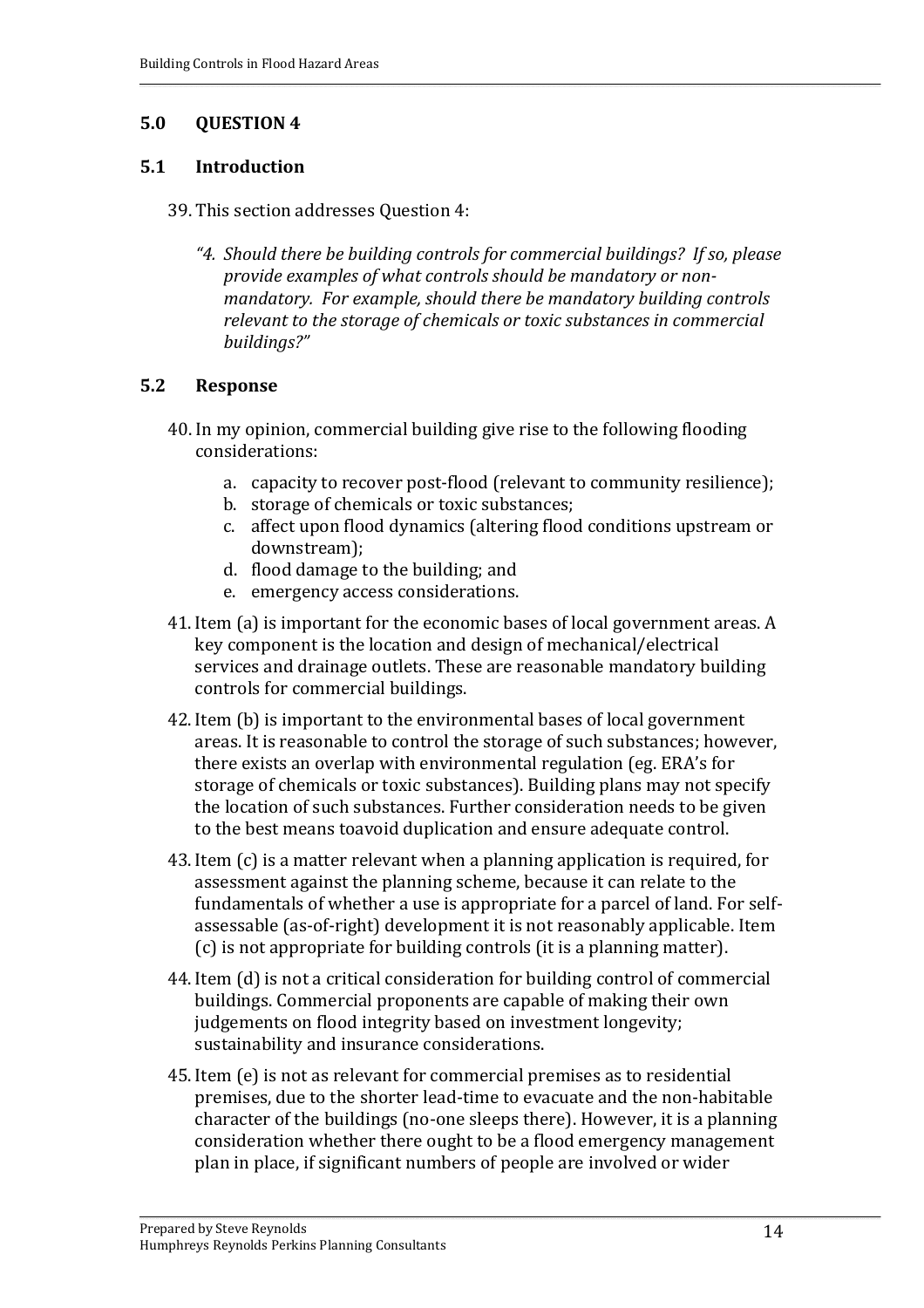precincts are affected. This can best be managed through conditions on a town planning approval (eg. material change of use application), not via the building work approval process.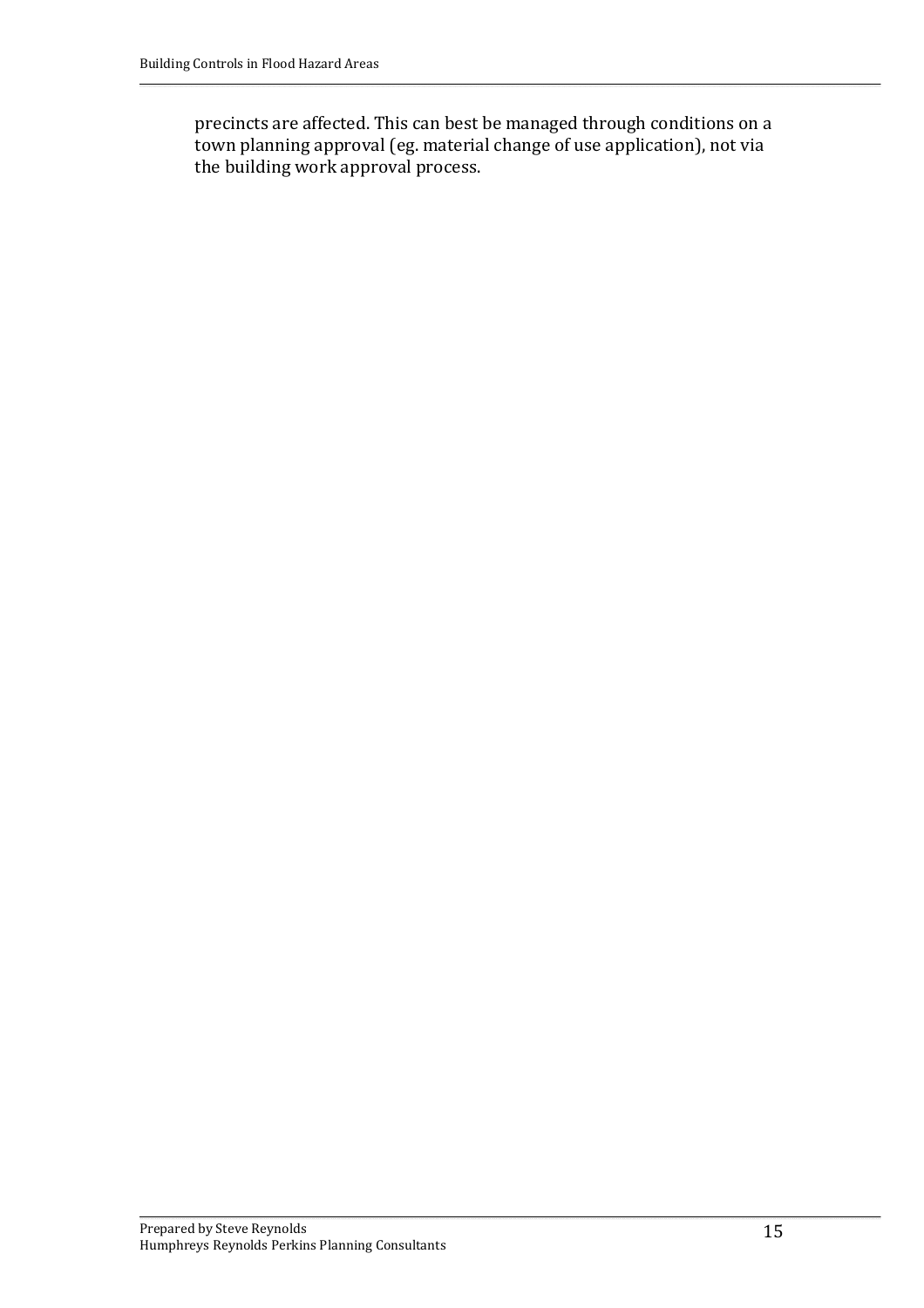#### **6.1 Introduction**

- 46. This section addresses question 5:
	- *"5. What are the advantages and disadvantages of Queensland adopting the Draft Standard prior to its inclusion in the Building Code of Australia and are you supportive of this early adoption?"*

### **6.2 Response**

- 47. In my opinion, the advantages are limited. The controls for building services and drainage outlets are worthy and ought to be implemented as soon as possible. However, I note similar building services controls are already in place in several planning schemes5.
- 48. The disadvantages are considerable. They principally relate to:
	- a. the inadequacy of mapping to trigger the controls;
	- b. the cost of implementing the controls; and
	- c. the need for local planning influence on some controls.
- 49. Flood mapping in Queensland varies widely6. Information on flood depth and velocity is rarely available, but is necessary to implement the deemed to comply provisions of the code. The Queensland Reconstruction Authority (QRA) is preparing flood maps for many parts of Queensland without prior flood mapping. The intent is that together with TSPP 2/11, these maps can be used to trigger the new code requirements. However, given the information required to implement the code, it is very likely that more areas than necessary will be subject to the code requirements. The code is drafted as a 'targeted' instrument; however, because of the Queensland mapping, it will result somewhat as a 'scattergun' approach. This is not its intent7.
- 50. Because of the mapping issue, the result will be most building applications having to carry out individual flood studies. Apart from major building projects, this is folly. The availability of data and cost of such work is beyond the scope of individual proponents. Similarly, the alternative of meeting all the criteria (to avoid doing the study) will add costs that may not be necessary for the site. Either way, the costs will be significant and only in some cases warranted.
- 51. As discussed elsewhere in this report, there is an appropriate need for local planning influence on some building controls. It is not appropriate to allow building certifiers an open brief to determine what is 'reasonable'

<sup>5</sup> For example:BCC; Bundaberg; Burnett; ICC; Caboolture; Pine Rivers; Redcliffe; Redland; Rockhampton; Maroochy and Whitsunday planning schemes.

<sup>6</sup> See my separate report Flood Mapping in Queensland Planning Schemes

<sup>7</sup> The Australian Building Codes Board (ABCB) recognise this limitation in the draft Information Handbook (see second paragraph on page 31)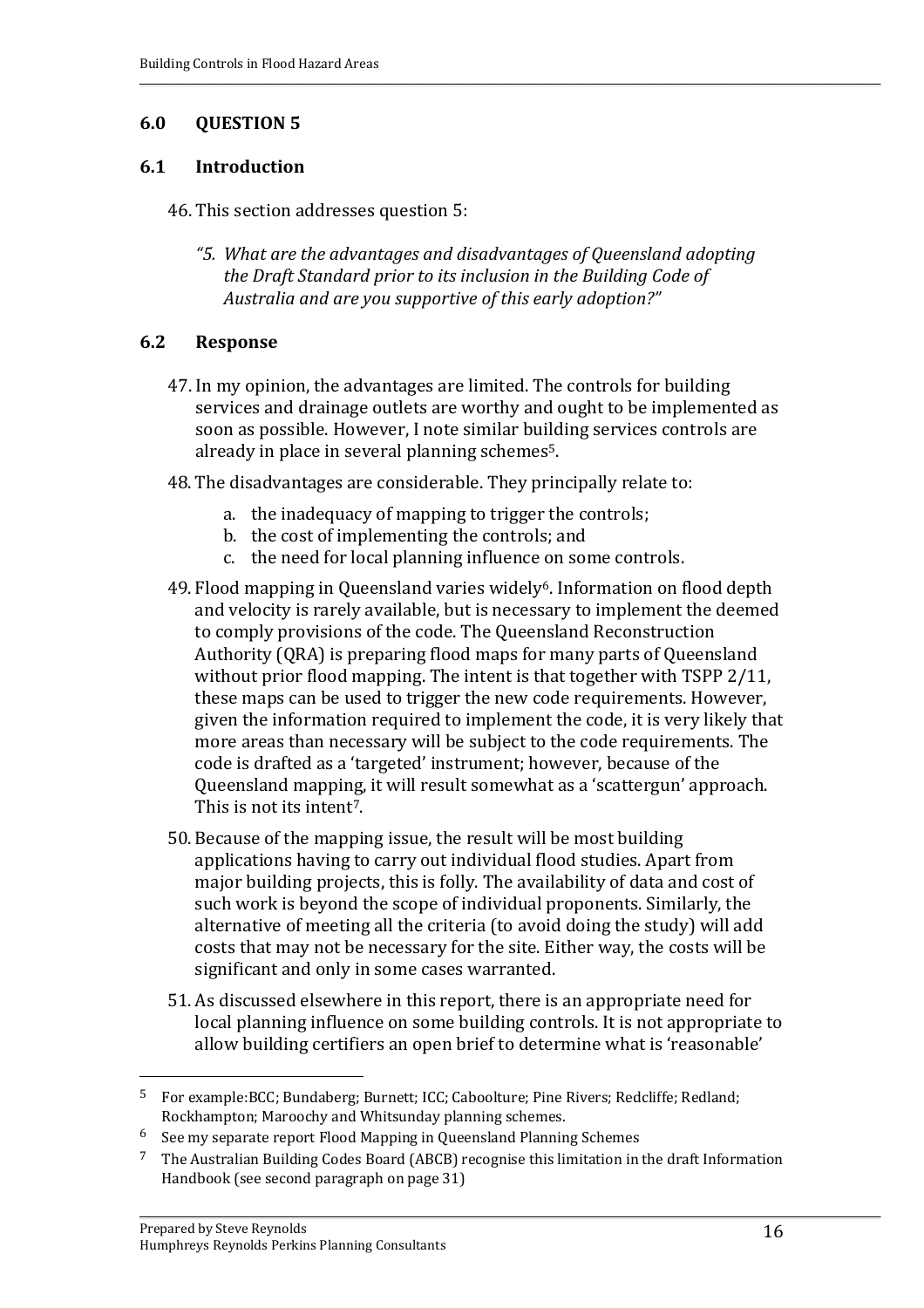flood protection or whether to elect to refer a building application to local government. Similarly, there are some building controls that warrant amenity and heritage assessment, beyond the capacity of private certifiers. More 'checks and balances' need to apply to the final system before it is appropriate for State‐wide application.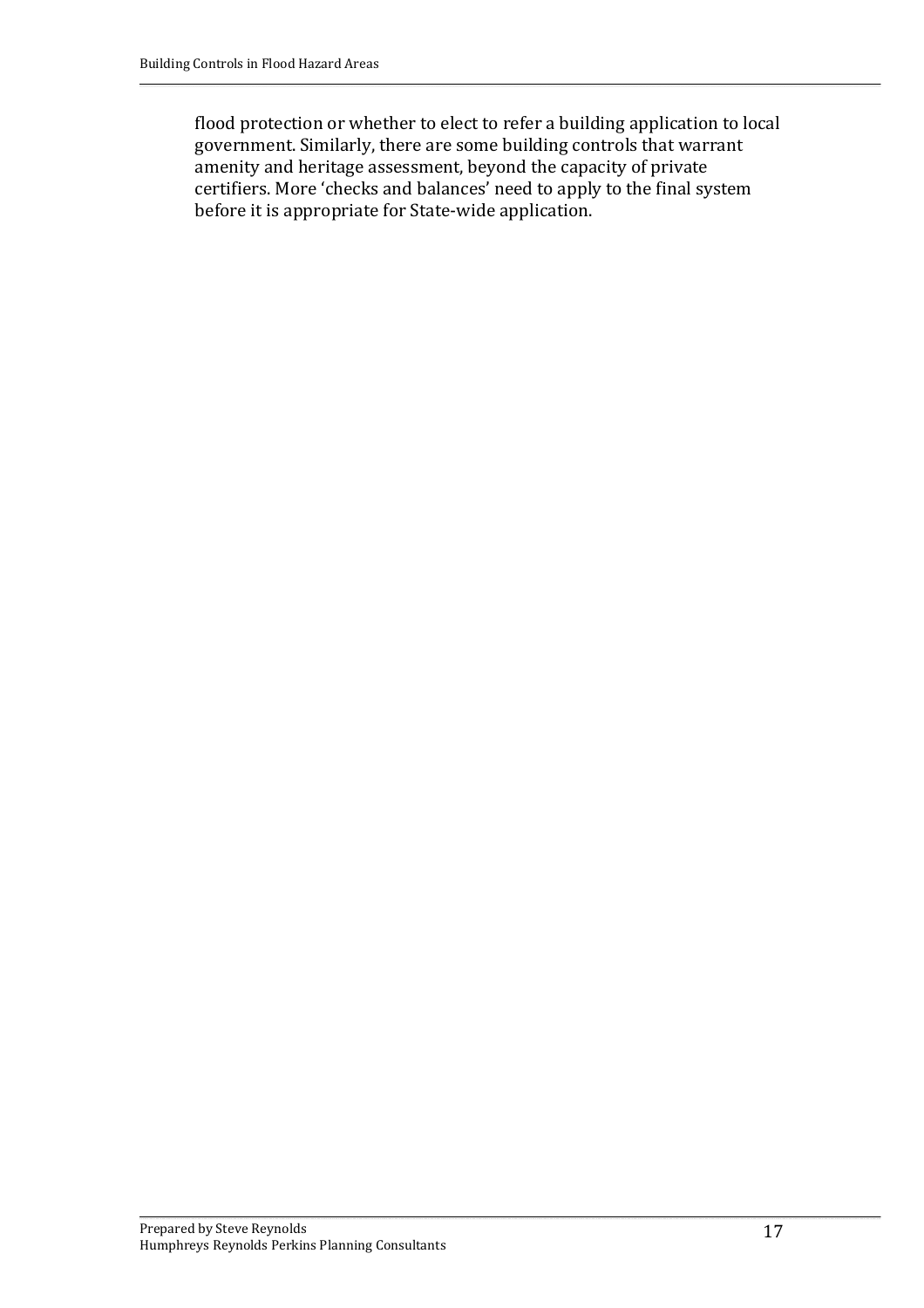#### **7.1 Introduction**

- 52. This section addresses question 6:
	- *"6. Please provide any general commentary you may have in relation to the proposed Draft Standard."*

#### **7.2 Response**

- 53. In my opinion, the Draft Standard (and BCA) could canvass alternative measures, depending on the degree of flooding information available and the type of application. It can then be the choice of the State and/or local government to select the standard of protection, balanced against the cost and availability of information. In this manner, some controls might be implemented now, whilst on a path to reach higher protection with the future availability of better information. Otherwise, as proposed, it is likely very additional protection will be achieved in practice. I fear it is currently an 'all or nothing' strategy.
- **54.**For example, the criteria in the Draft Standard might apply as drafted, where depth and velocity information is available. A lesser detailed, perhaps more performance based, set of criteria might apply where only the DFE is available (similar to currently provided in the BCC and ICC TLPI's). Below that, more basic measures might apply where there is no DFE. This tiered approach requires some interrogation, but could form a useful starting point for how to introduce building control measures in a timely manner, without unintended adverse consequences.
- **55.**I also note the Draft Standard has yet to be subject to the National Regulatory Impact Statement process, which is likely to yield further responses relevant to the matters raised in this paper.
- **56.**It is also relevant that any future building controls should be coordinated with the same terminology and methodologies contained in the review of SPP 1/03. For example, the delineation of different flood events, including hazard (velocity and depth), is likely to be suitable for local government planning as well as triggering certain building requirements as proposed.



**Steve Reynolds** Humphreys Reynolds Perkins Planning Consultants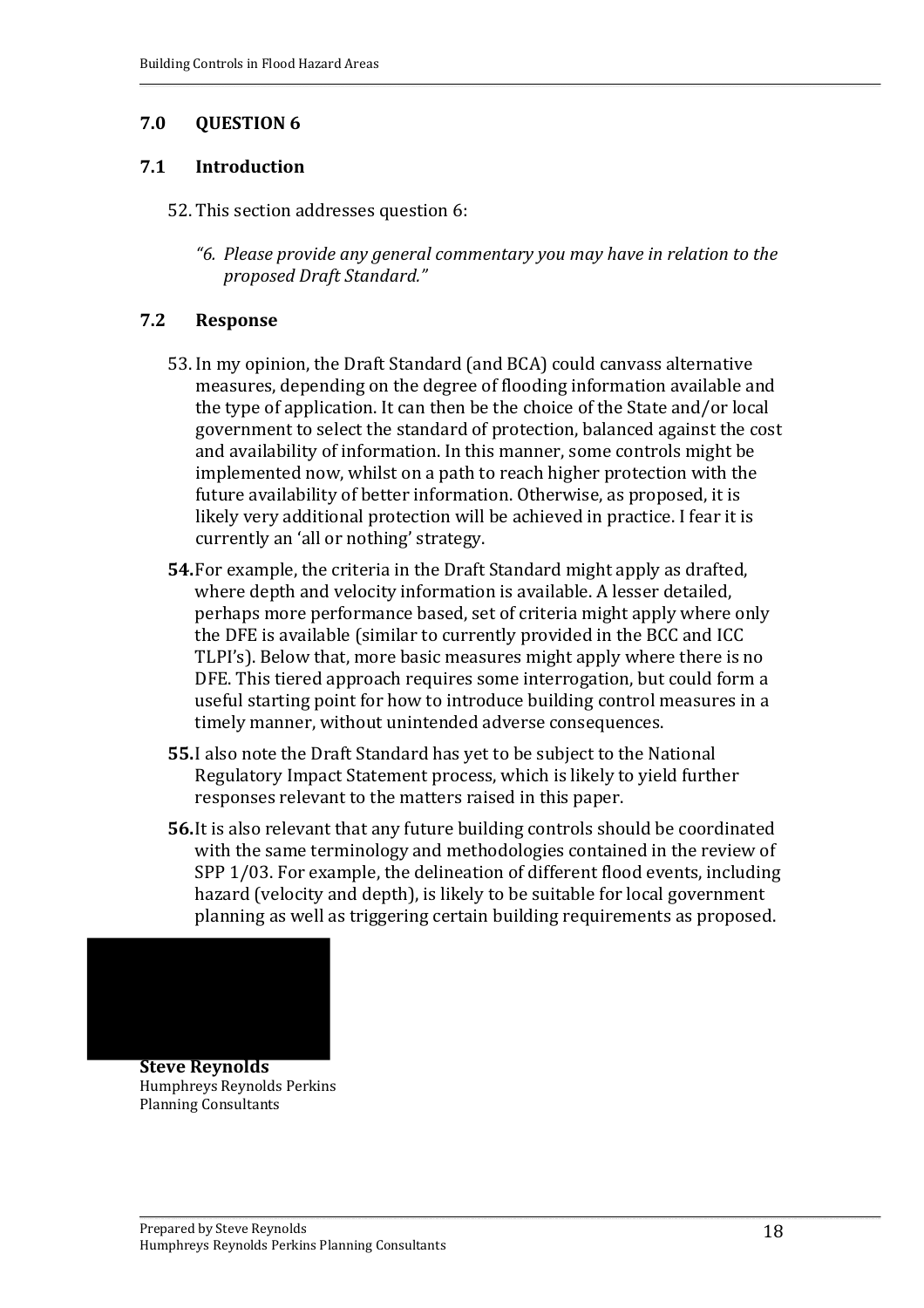#### **BIBLIOGRAPHY**

ABCB: *Australian Building Codes Board* (Intergovernmental Agreement) (April 2006)

ABCB: *Construction of Buildings in Flood Hazard Areas – Information Handbook Version5* (October 2011)

ABCB: *Draft Standard for Construction of Buildings in Flood Hazard Areas Version 7* (October 2011)

Council of Australian Governments: *Best Practice Regulation* (October 2007)

Queensland Floods Commission of Inquiry Exhibit 667: *Letter from Ipswich City Council to Department of Local Government and Planning* (24 August 2011)

Queensland Floods Commission of Inquiry Exhibit 911: *Statement of John Adams* (2 September 2011)

Queensland Floods Commission of Inquiry Exhibit 912: *Supplementary Statement of John Adams* (25 October 2011)

Queensland Floods Commission of Inquiry: *Statement of Department of Innovation, Industry, Science and Research* (Cwth) (28 October 2011)

Queensland Floods Commission of Inquiry: *Statement of Glen Thomas Brumby* (15 September 2011)

Queensland Floods Commission of Inquiry: *Transcript of Glen Thomas Brumby Evidence* (28 September 2011)

Queensland Government (Growth Management Queensland): *Queensland Planning Provisions – Draft Version 3.0* (October 2011)

Queensland Government (Queensland Reconstruction Authority): *Planning for Stronger, More Resilient Floodplains: Part 1 – Interim Measures to Support Floodplain Management in Existing Planning Schemes* (September 2011)

Queensland Government (Queensland Reconstruction Authority): *Temporary State Planning Policy 2/11 – Planning for Stronger, More Resilient Floodplains* (September 2011)

Queensland Government: *Queensland Development Code – draft MP 3.5 Construction of Buildings in Flood Hazard Areas* (28 October 2011)

Queensland Government: *State Planning Policy 1/03 – Mitigating the Adverse Impacts of Flood, Bushfire and Landslide* (1 September 2003)

Queensland Government: *State Planning Policy 1/03 Guideline – Mitigating the Adverse Impacts of Flood, Bushfire and Landslide* (June 2003)

Somerset Regional Council: *Temporary Local Planning Instrument 01/11 – Somerset Interim Flood Response* (2011)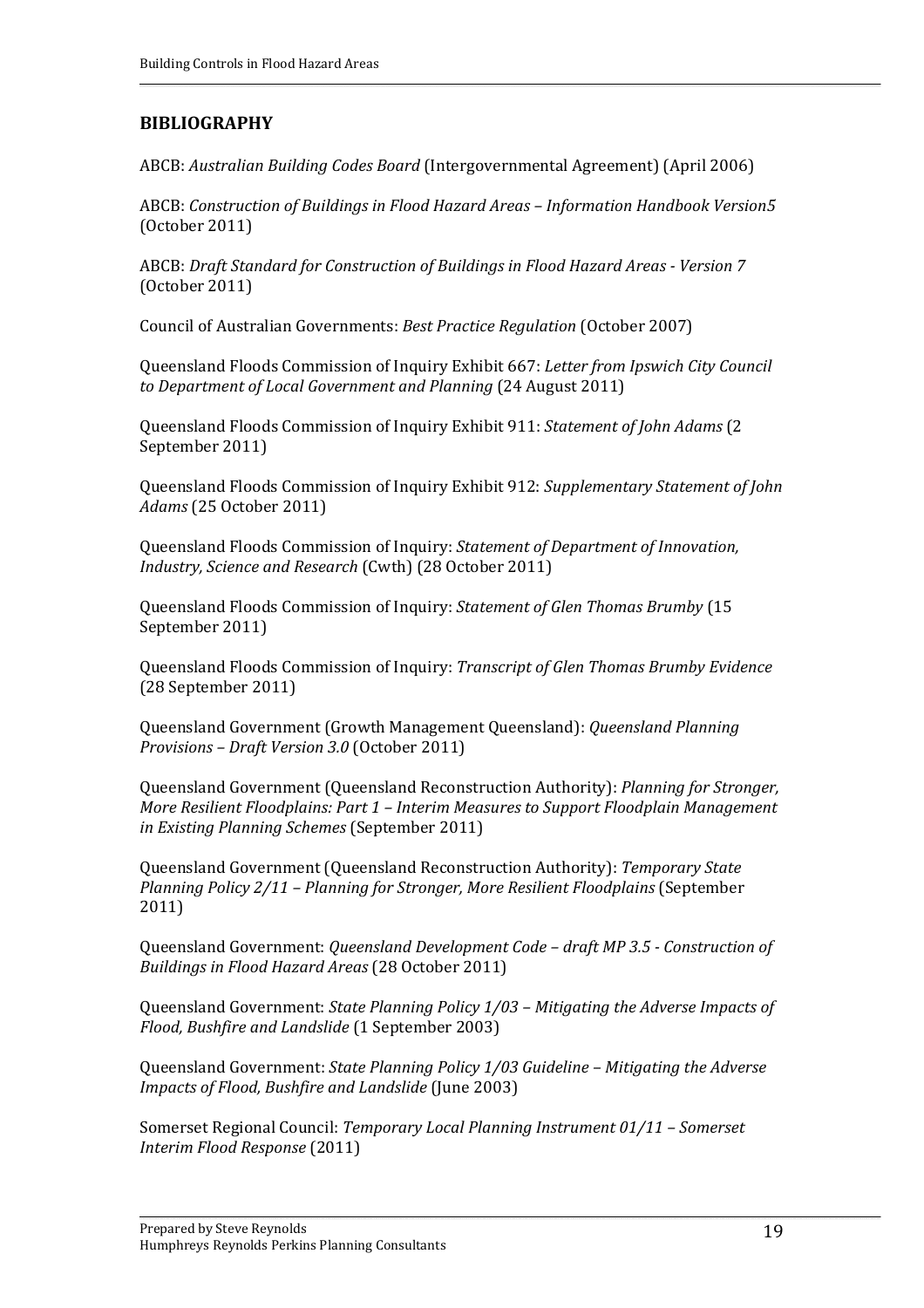Various Planning Schemes in Queensland for flood controls – BCC; BRC; CRC; GRC; GGCC; ICC; LVRC; LCC; MRC; MBRC; RCC; RRC; SCRC; TCC and WRC

Various Queensland legislation including *Building Act 1975*; *Queensland Development Code* and *Sustainable Planning Act 2009*

www.abcb.gov.au

www.dlgp.qld.gov.au/building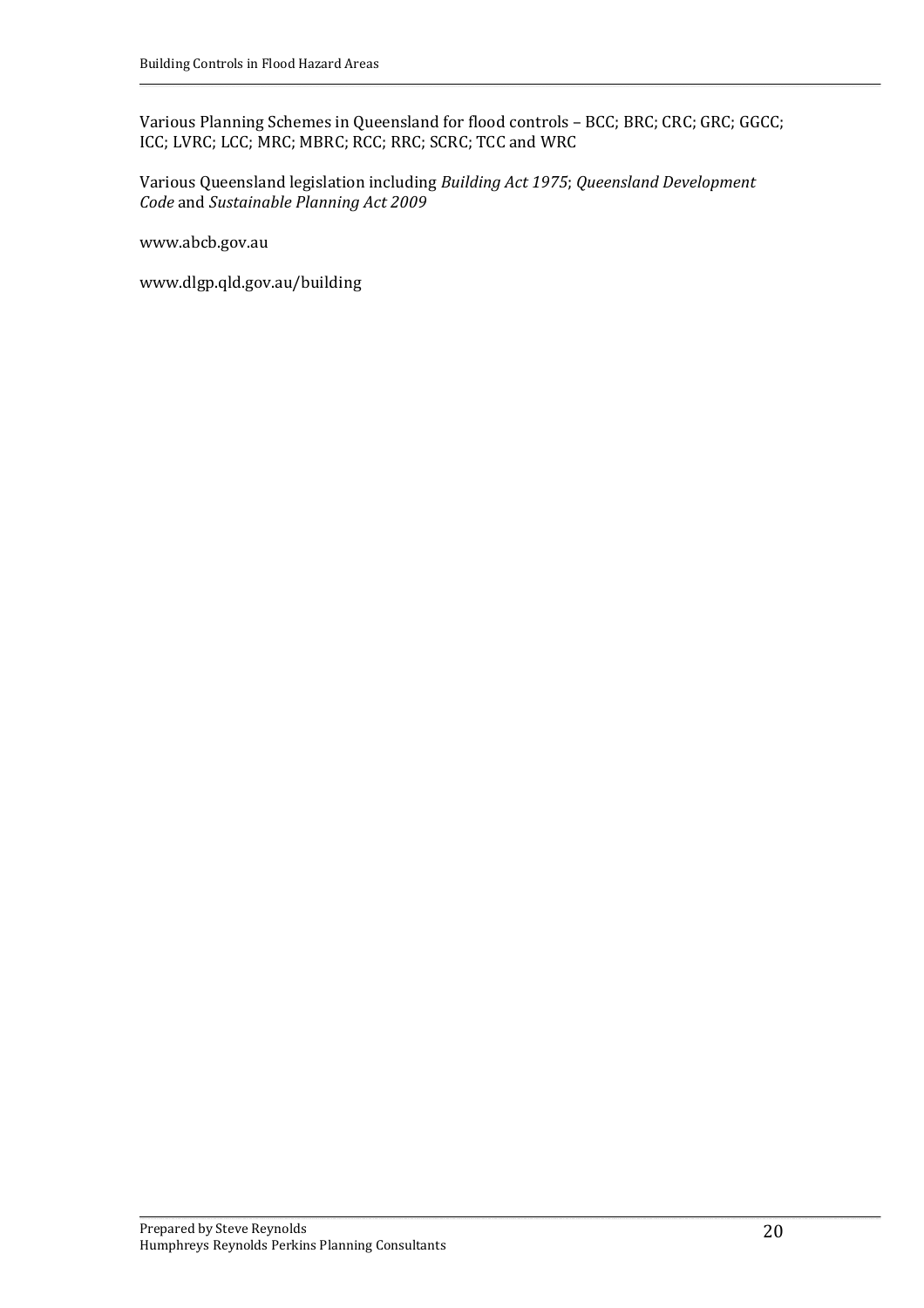### **APPENDIX A – CURRICULUM VITAE**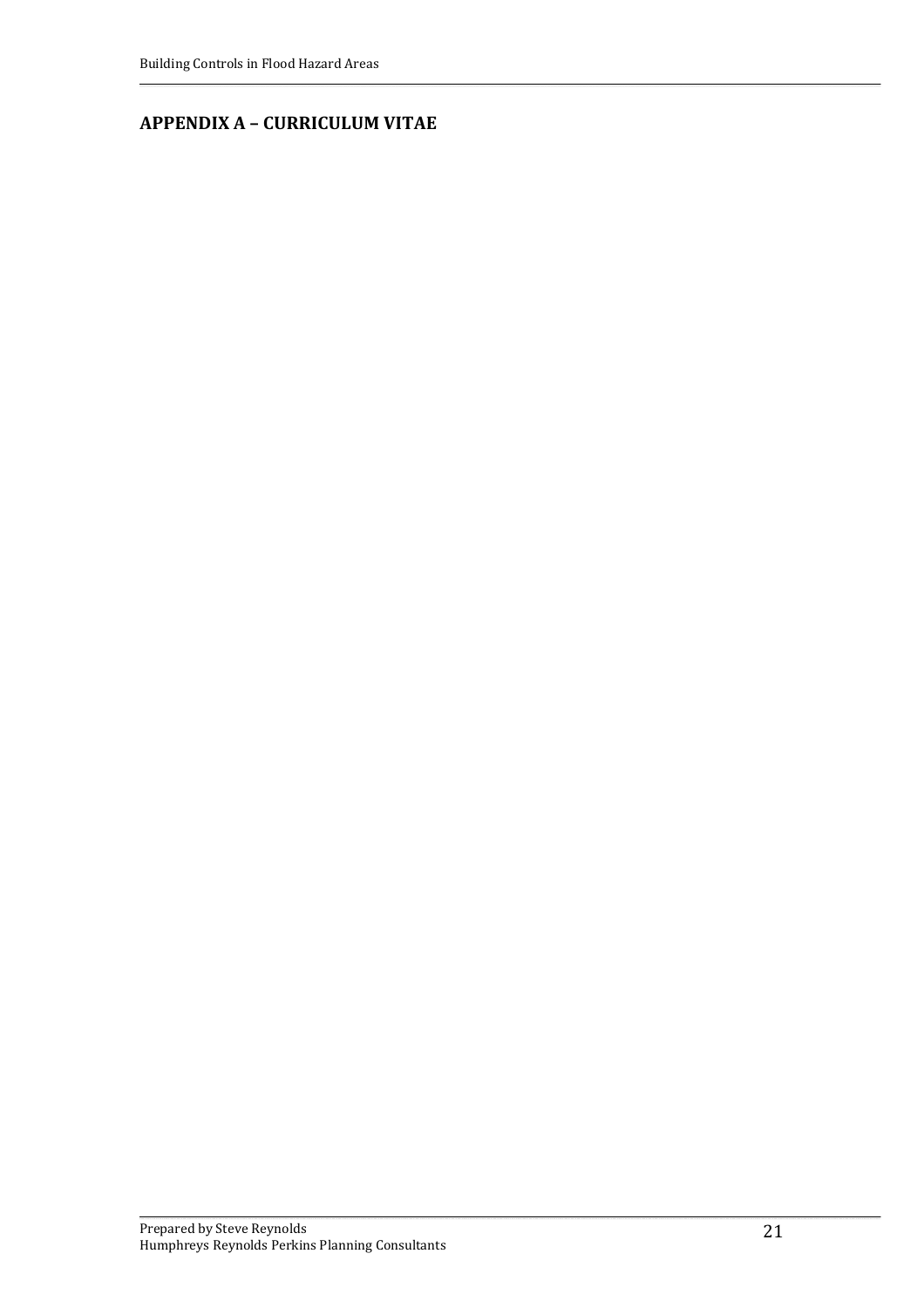



**HUMPHREYS REYNOLDS** PERKINS

BRISBANE OFFICE LEVEL 20, 344 QUEEN STREET BRISBANE 4000 TEL: 07 3221 8833 FAX: 07 3221 0278

EMAIL: steve.reynolds@hrppc.com.au WEB: www.hrppc.com.au

#### **FIELDS OF SPECIAL COMPETENCE**

Statutory Town Planning

*BRTP Msc (Env Mgt) MPIA*

**DIRECTOR**

Strategic Planning

Environmental Planning

Expert Witness

#### **CAREER**

*March 1992 to Present: Humphreys Reynolds Perkins Planning Consultants (Director since 1998)*

*April 1988 to August 1991: Senior Planner at Michael Burrough Associates Town Planning Consultants, United Kingdom*

*November 1987 to April 1988: Contract Planning Officer at London Borough of Newham, United Kingdom*

*April 1986 to May 1987: Planning Officer at Queensland Department of Local Government, Brisbane*

*March 1985 to April 1986: Assistant Planning Officer at Mulgrave Shire Council, Cairns*

*December 1984 to February 1985: Contract Town Planner at Heathwood Cadillo and Wilson Planning Consultants, Brisbane*

*October 1983 to February 1984: Contract Planning Assistant at Australian Survey Office – Queensland Branch*

#### **Planning Scheme Documents**

Preparation and review of statutory and strategic planning scheme provisions, including contributing to:

- Beaudesert Shire Planning Scheme;
- Albert Shire Planning Scheme;
- Mulgrave Shire (now Cairns) Planning Scheme;
- Douglas Shire Planning Scheme;
- Various local government draft Town Planning Schemes and Local Government by-laws relating to town planning and associated matters submitted to the Department of Local Government for approval;
- Preparation of statutory planning controls embodying policies of State significance, (for example, the retention of quality agricultural land);



Bachelor of Regional and Town Planning, University of Queensland 1984

Master of Science (Environmental Management), Griffith University 1994

**PROFESSIONAL AFFILIATIONS:**

Member, Planning Institute of Australia

Member, Queensland Environmental Law Association

Past President, Brisbane Development Association

Former Member, Transit Oriented Development (TOD) Task Force

Former Member, Urban Renewal Task Force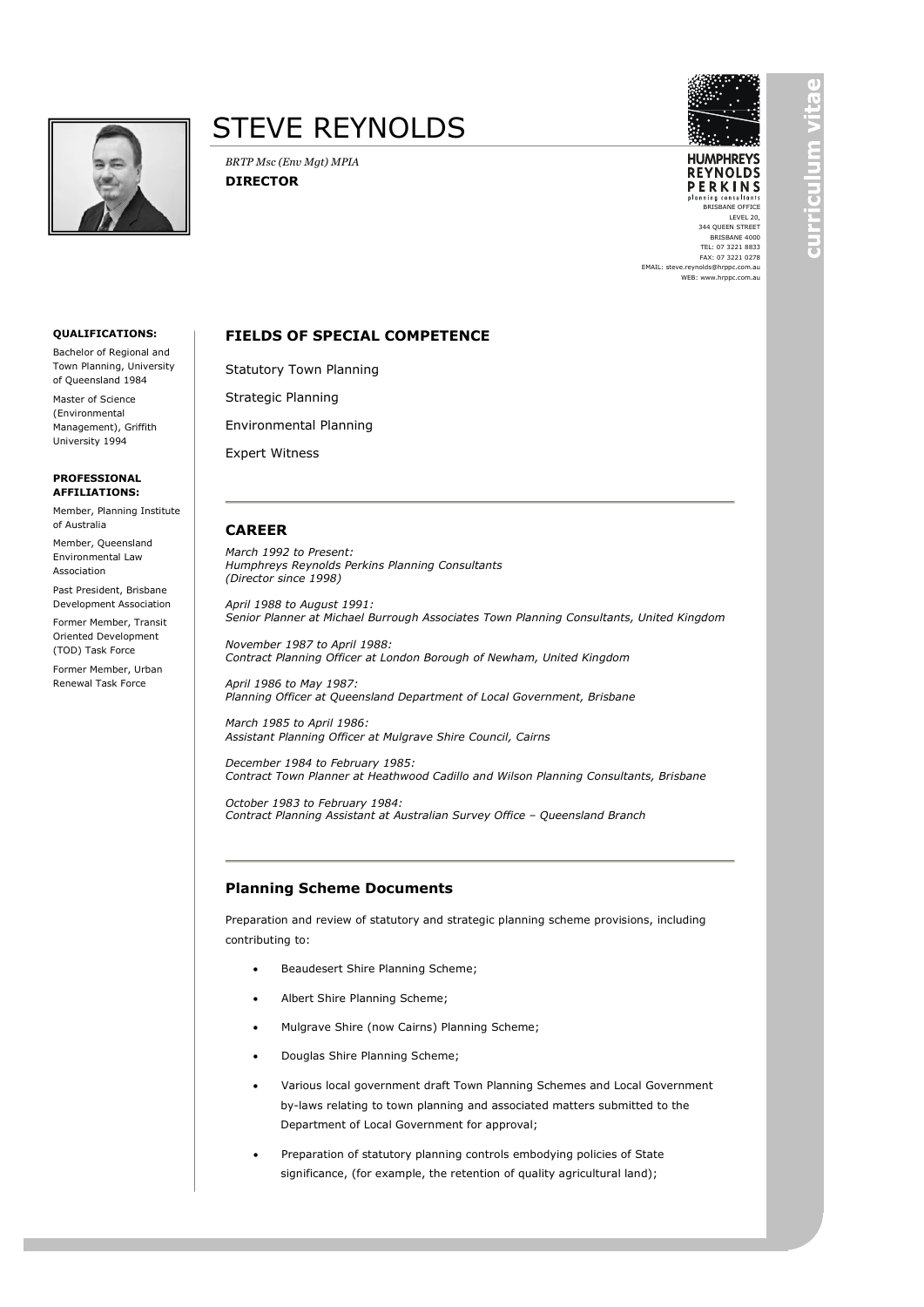## STEVE REYNOLDS

*BRTP Msc (Env Mgt) MPIA* **DIRECTOR**



**HUMPHRFYS REYNOLDS PERKINS** anning consultants

BRISBANE OFFICE LEVEL 20, 344 QUEEN STREET BRISBANE 4000 TEL: 07 3221 8833 FAX: 07 3221 0278

EMAIL: steve.reynolds@hrppc.com.au WEB: www.hrppc.com.au

#### **Studies and Investigations**

#### *Planning Studies*

Preparation of studies and investigative reports on planning issues relevant to statutory and strategic planning, either leading project or as sub-consultant, including:

- Queensland State Coastal Management Plan for the Environmental Protection Agency;
- Cardwell/Hinchinbrook Regional Coastal Management Plan, in partnership with the Department of Environment and Heritage and the Great Barrier Reef Marine Park Authority;
- Preparation of a Centre Development Plan and subsequent management plans for Maroochydore Town Centre;
- Preparation of town centre redevelopment plan for Murwillumbah town centre;
- Regional Business Centre analysis in Albert Shire relating to the Brisbane to Gold Coast railway for Queensland Rail;
- Preparation of a report detailing the potential land capacity of certain Commonwealth properties, in particular, the development potential and future use of the existing Brisbane International and Domestic Airports.
- Growth model for future population and employment over a 30 year horizon in the Brisbane Statistical Area, as an input to traffic forecasts for the Airport Link project;
- Local area capacity studies and broad population analysis relevant to urban growth projections applying to the Northern Link project;
- Hervey Bay Coastal Management Study recommending works and strategic policy direction for coastal protection;
- Byron Shire Coastal Management Plan.

#### *System Reform*

- Project direction of a multidisciplinary study into the management of significant coastal landscapes in Queensland, for the Department of Environment;
- Report recommending implementation mechanisms for a regional open space system (ROSS) in south-east Queensland, for the Department of Lands and DHLGP;
- Review of the Local Government (Planning and Environment) Act and the recommendation of legislative reforms with relation to zoning mechanisms, development processes, compensation and plan making processes for the Department of Housing, Local Government and Planning;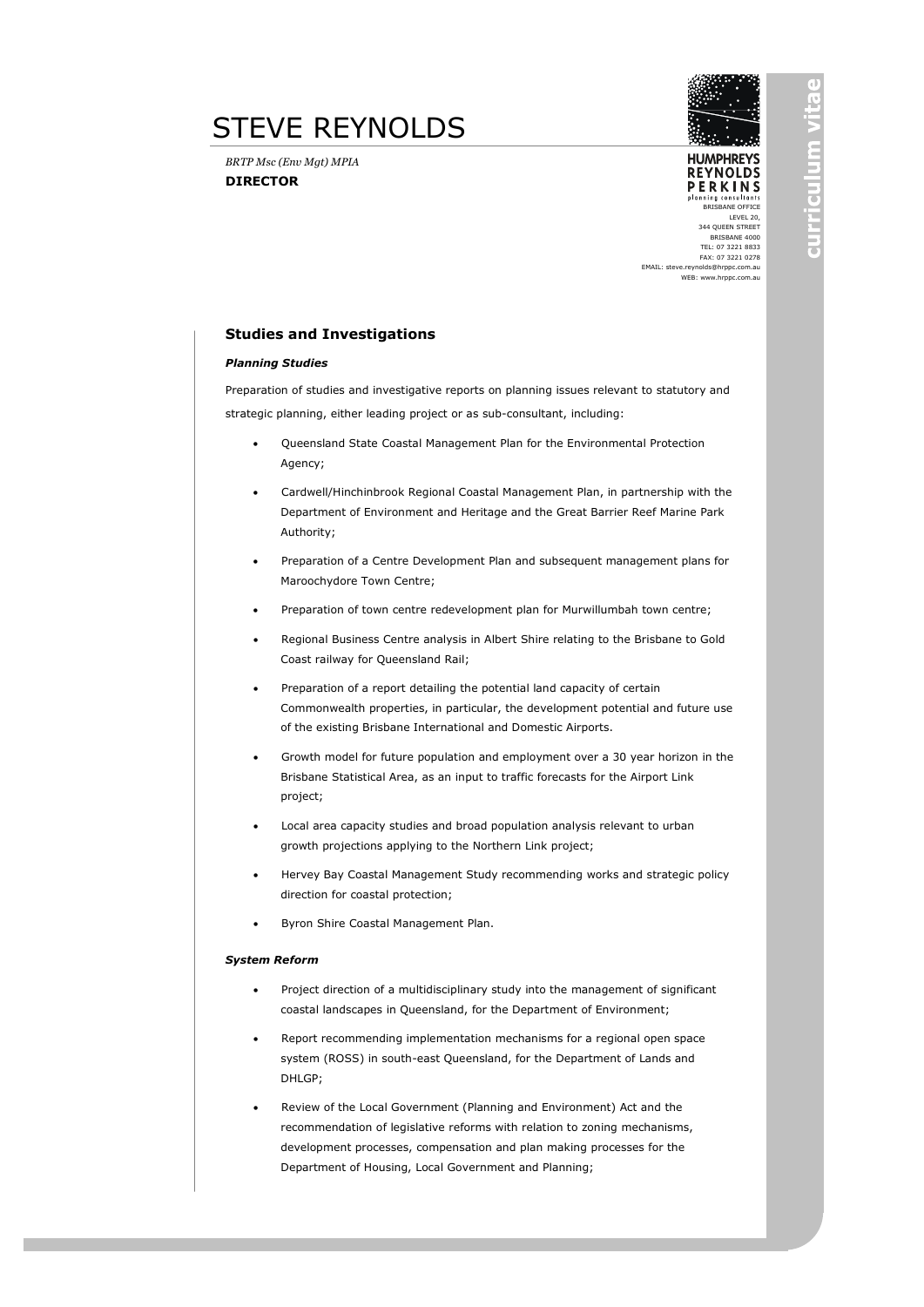## STEVE REYNOLDS

*BRTP Msc (Env Mgt) MPIA* **DIRECTOR**



**HUMPHRFYS REYNOLDS PERKINS** inning consultants

BRISBANE OFFICE LEVEL 20, 344 QUEEN STREET BRISBANE 4000 TEL: 07 3221 8833 FAX: 07 3221 0278

EMAIL: steve.reynolds@hrppc.com.au WEB: www.hrppc.com.au

• Preparation of report to Government on regional planning procedures and legislation in the United Kingdom and its relevance to the future regional planning framework in Queensland.

#### *Environmental Management*

- National review and report on biodiversity conservation in urban and semi-urban areas for the Commonwealth Department of Environment, Sports and Territories;
- Review of proposed Environmental Protection Legislation for the Department of Environment and Heritage, to identify the scope of legislative and non-legislative reforms to better integrate planning and environmental protection processes;
- Preparation of ("Greens Plans") for Pine Rivers Shire and Logan City;
- National audit of Environmental Protection and Biodiversity Conservation Act for the National Department of Environment and Heritage to test compliance at local government level.

#### **Master Planning**

Preparation of master plans for town centre and urban expansion areas either as team leader or a sub-consultant, including:

- land use study for Roma Street Goodsyard site and the Queensland Place site for the Queensland Government;
- Rocky Springs Masterplan for a new community of 40,000 persons in Townsville;
- Hervey Bay Main Street urban development parcel, integrating new development into surrounding fabric;
- Various masterplanning projects in China, mostly as multidisciplinary team leader, including Dalian City coastal urban expansion project; Xia Chang Huangzou CBD Masterplan and Grand Canal Masterplan Huangzou;
- Mango Hill (now North Lakes) Masterplan for Lend Lease Developments;
- City Port masterplan project in Cairns for major marina expansion;
- Maroochydore regional Centre Development strategy;

#### **Development Projects**

Strategic planning advice and implementation of development processes for private sector development projects throughout Queensland, including:

- mixed use and CBD projects requiring design guidance and multidisciplinary coordination;
- significant retail experience in all major urban areas for clients including Westfield, Stockland, Leda, AMP, Lend Lease and others;